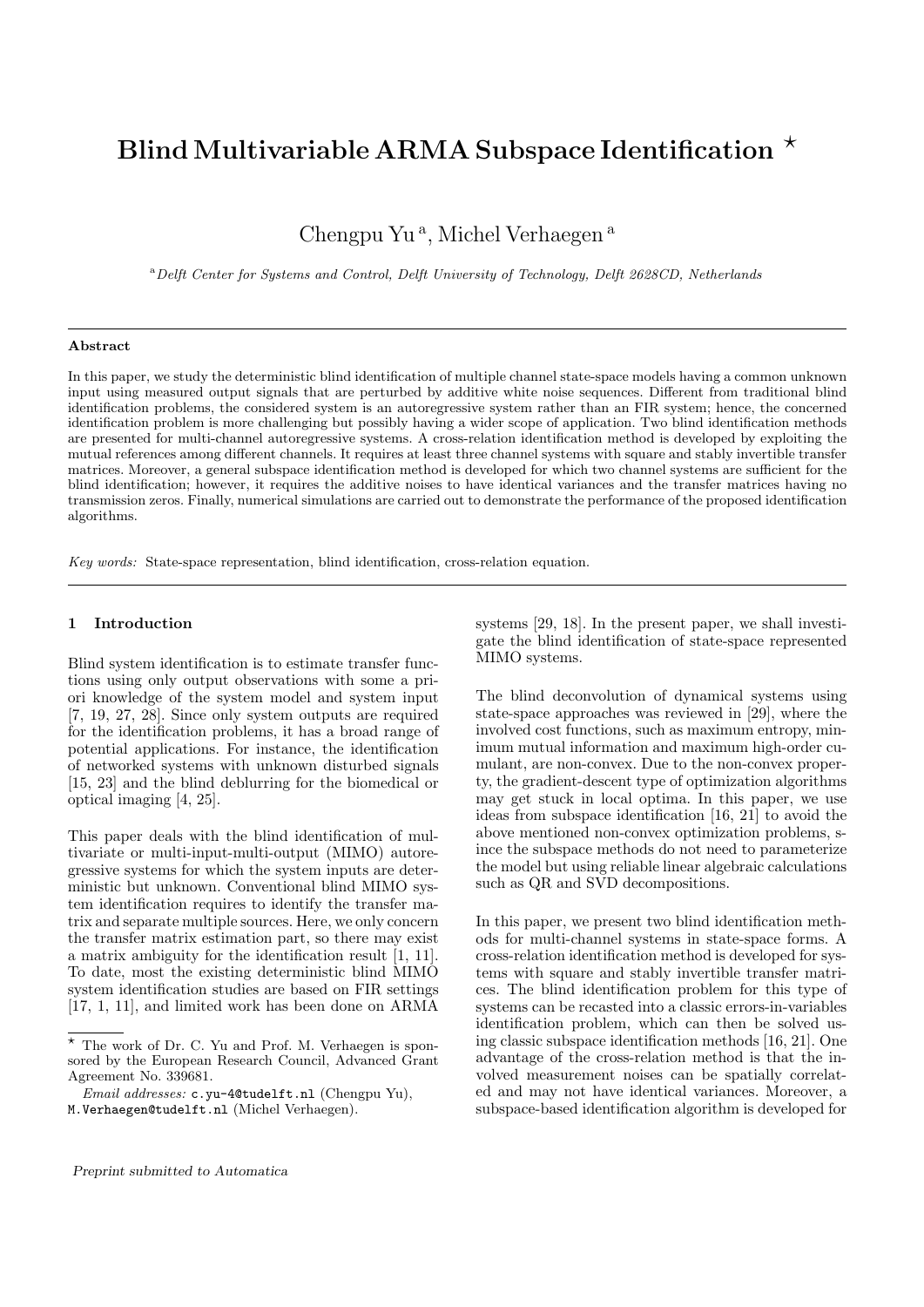the multi-channel systems with tall (possibly not stably invertible) transfer matrices by exploiting zero and pole diversities of the multiple channels. For these two blind identification methods, their associated blind identifiability conditions are provided.

The numerator and denominator polynomial matrices of an ARMA system are usually coupled together, so the associated identification problem is challenging. To deal with this identification problem, prior knowledge of the system input has been adopted in traditional identification methods, such as piecewise-smooth input [2, 24], white-noise input [20, 26, 27], periodically modulated input [8] and finite-alphabetic input [18]. In the proposed subspace identification methods, we do not use any prior knowledge of the system input except its persistent excitation property. The proposed identification methods are derived based on the fact that: a square transfer matrix generically possesses transmission zeros, while an augmented transfer matrix constructed by stacking two square transfer matrices generically possesses no transmission zeros.

The rest of the paper is organized as follows. Section 2 describes the multivariate blind system identification problem. Section 3 gives some preliminaries on the identifiability of two-channel autoregressive systems. Section 4 provides a method for blindly estimating the characteristic polynomials of multiple channel systems. This characteristic-polynomial estimation method will be used in the two blind identification algorithms that are developed in Section 5. Section 6 shows two simulation examples, followed by the conclusions in Section 7.

The following notation is adopted throughout the paper.  $\mathcal{E}(\cdot)$  denotes the mathematical expectation.  $\delta(\cdot)$  stands for the Dirac delta function.  $H(q)$  represents the transfer function of a system with impulse response  $h(k)$  in time domain, and  $q^{-1}$  is the backward shift operator. The upper case letter *A* denotes a matrix, and vec(*A*) represents the vectorization of *A*. The superscripts *<sup>T</sup>* and *<sup>−</sup>*<sup>1</sup> stand for the matrix transpose and inverse, respectively. *∥A∥<sup>F</sup>* denotes the Frobenius norm of *A*. det(*A*) and  $adj(A)$  represent the determinant and adjoint matrices of *A*, respectively. *I* is the identity matrix of appropriate dimension.

#### **2 Problem formulation**

We consider the multiple channel systems in state-space forms as follows:

$$
x_i(k+1) = A_i x_i(k) + B_i s(k)
$$
  

$$
y_i(k) = C_i x_i(k) + D_i s(k) + w_i(k), \quad i = 1, \dots, L,
$$
 (1)

where  $s(k) \in \mathbb{R}^m$  is a common source signal,  $w_i(k) \in$  $\mathbb{R}^p$ ,  $x_i(k) \in \mathbb{R}^n$  and  $y_i(k) \in \mathbb{R}^p$  are respectively the measurement noise, system state and output of the *i*th channel system, and  $A_i, B_i, C_i, D_i$  are real system matrices of appropriate dimensions.

In stating the assumptions that will be used in solving the blind identification problem in this paper, use will be made of the following definition.

**Definition 1** *The input sequence s*(*k*) *is persistently exciting of order n<sup>s</sup> if and only if for any positive integer k, there exists an integer N such that the matrix*

$$
\begin{bmatrix}\ns(k+1) & s(k+2) & \cdots & s(k+N) \\
s(k+2) & s(k+3) & \cdots & s(k+N+1) \\
\vdots & \vdots & \ddots & \vdots \\
s(k+n_s) & s(k+n_s+1) & \cdots & s(k+N+n_s-1)\n\end{bmatrix}
$$

*has full row rank.*

For the systems in (1), the following standard assumptions are made.

- A1. The system input  $s(k)$  is persistently exciting of any finite order.
- A2. The matrix pair  $(A_i, B_i)$  is controllable and  $(C_i, A_i)$ is observable for  $i \in \{1, \dots, L\}$ .
- A3.  $A_i$  is stable and  $D_i$  has full column rank for  $i \in$ *{*1*, · · · , L}*.
- A4. The additive white noise  $w_i(k)$  is independent of  $s(k)$  and  $x(0)$ , and satisfies that

 $\mathcal{E}(w_i(k)w_j^T(k-\tau)) = \sigma^2\delta(i-j)\delta(\tau) \cdot I,$ 

where  $i, j \in \{1, \dots, L\}$ .

Assumption A1 assures that the concerned systems can be fully excited. Assumption A2 indicates that the concerned systems in state-space forms are minimal realizations. It is assumed in Assumption A3 that all eigenvalues of *A<sup>i</sup>* have amplitudes less than one, indicating that the effect of the current state on the future outputs decays along with the increase of time. In addition, the dimension of the system output is larger than or equal to that of the system input, namely  $p \geq m$ .

The *problem of interest* is to blindly identify the system matrices  $\{A_i, B_i, C_i, D_i\}$  up to a matrix ambiguity based on only the system observations  $\{y_i(k)\}_{i=1}^L$ . It is noted that the "up to a matrix ambiguity" is different from "up to a similarity transformation" which is commonly used in state-space system identification. Suppose that the true transfer matrix of the *i*-th channel is  $H_i(q)$  =  $C_i(qI - A_i)^{-1}B_i + D_i$ . Determination up to a matrix ambiguity means that the estimated transfer matrix has the form  $\hat{H}_i(q) = H_i(q)\Gamma$  with  $\Gamma$  a non-singular matrix,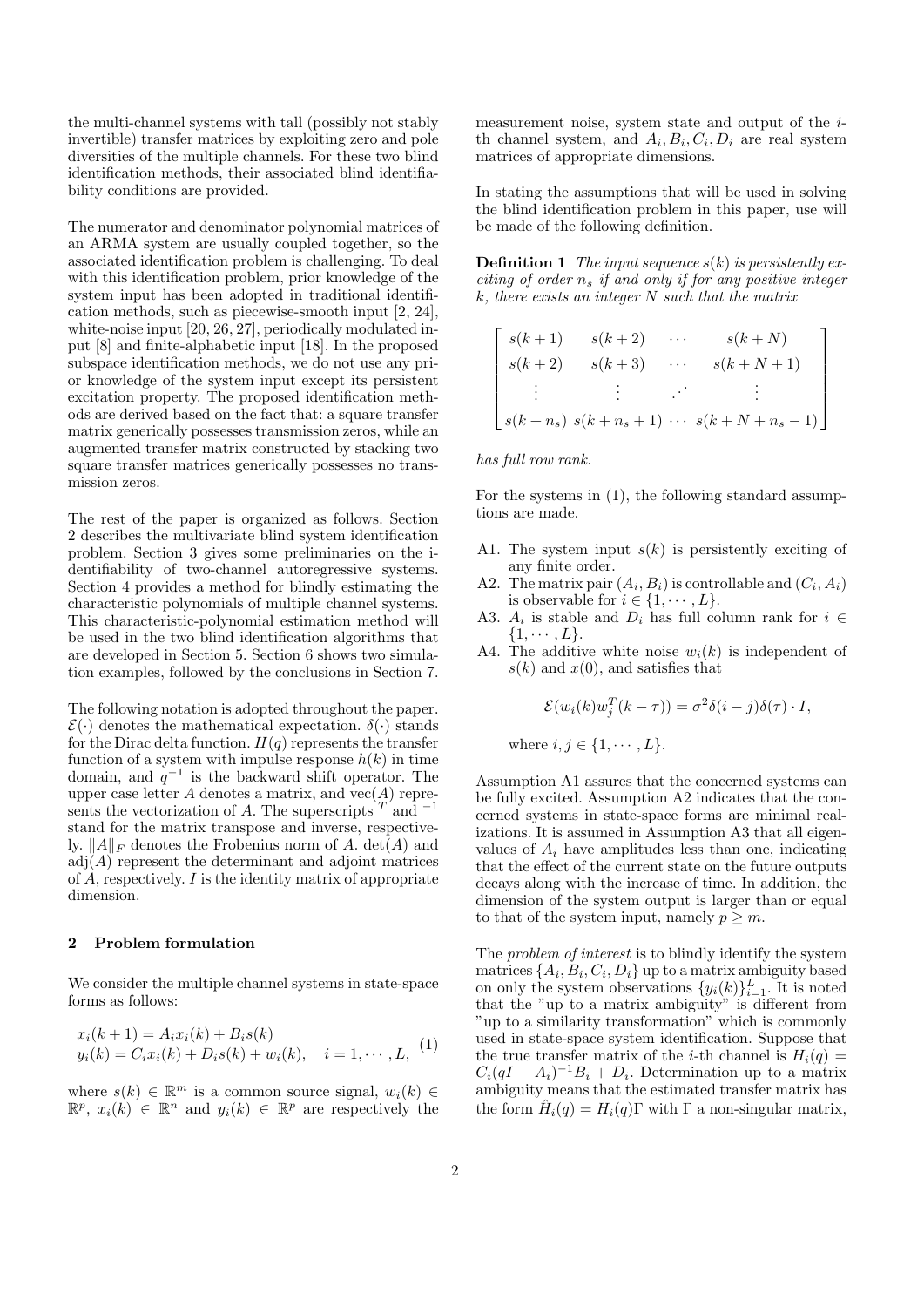while determination up to a similarity transformation indicates that the estimated transfer matrix still equals the true transfer matrix.

Generally, there are many matrix fraction description (MFD) forms for each single-channel system. If  $H_i(q) = N_i(q)R_i^{-1}(q)$  with deg  $[\det(R_i(q))] = n$ is one MFD form of the *i*-th transfer matrix, then  $H_i(q) = (N_i(q)C(q)) (C^{-1}(q)R_i^{-1}(q))$  for any unimodular matrix  $C(q)$  is another MFD form with  $deg [det (R_i(q)C(q))] = n$ . Since  $C(q)$  can be any unimodular matrix, the numerator and denominator polynomial matrices of  $H_i(q)$  cannot be determined up to a constant matrix ambiguity. To cope with this problem, in this paper, the *i*-th transfer matrix is represented in the form  $H_i(q) = \frac{Q_i(q)}{p_i(q)}$ , where  $p_i(q) = \det(qI - A_i)$ is a monic characteristic polynomial and  $Q_i(q)$  is a polynomial matrix having the same size as  $H_i(q)$ .

## **3 Preliminaries on identifiability of two channel systems**

The two-channel system can be considered as a basic element of the multi-channel system, so its identifiability will be investigated in this section.

**Definition 2** *Consider the following two-channel system without noise effect:*

$$
y_1(k) = H_1(q)s(k)
$$
  
\n
$$
y_2(k) = H_2(q)s(k),
$$
\n(2)

*where*  $H_i(q) = C_i(qI - A_i)^{-1}B_i + D_i$  *for*  $i = 1, 2$ *. Given the system outputs*  $y_1(k)$  *and*  $y_2(k)$ *, the above two-channel system is* blindly identifiable *if any solu-* $\{\hat{H}_1(q),\hat{H}_2(q),\hat{s}(k)\}\$ to equation (2), with  $\hat{H}_1(q)$  and  $\hat{H}_2(q)$  *having minimal realizations of order n, satisfies* 

$$
\hat{H}_1(q) = H_1(q)\Gamma
$$
  

$$
\hat{H}_2(q) = H_2(q)\Gamma
$$
  

$$
\hat{s}(k) = \Gamma^{-1}s(k)
$$

 $with \Gamma \in \mathbb{R}^{m \times m}$  *being a non-singular ambiguity matrix.* 

Denote

$$
H_i(q) = C_i (qI - A_i)^{-1} B_i + D_i = \frac{Q_i(q)}{p_i(q)}
$$
 for  $i = 1, 2$ .

The two-channel system without additive noise effect can also be written as

$$
\begin{bmatrix} y_1(k) \\ y_2(k) \end{bmatrix} = \begin{bmatrix} \frac{Q_1(q)}{p_1(q)} \\ \frac{Q_2(q)}{p_2(q)} \end{bmatrix} s(k) = \underbrace{\begin{bmatrix} Q_1(q)p_2(q) \\ Q_2(q)p_1(q) \end{bmatrix}}_{G(q)} \underbrace{\frac{s(k)}{p_1(q)p_2(q)}}_{u(k)}.
$$
\n
$$
(3)
$$

Let  $G_1(q) = Q_1(q)p_2(q)$  and  $G_2(q) = Q_2(q)p_1(q)$ . The signal  $u(k) = \frac{s(k)}{p_1(q)p_2(q)}$  is a pseudo common source signal. As shown in equation (3), the two autoregressive systems can be transformed to two FIR systems. To ensure the blind identifiability of  $G(q)$  in (3), it is necessary that the polynomial matrix  $G(q)$  is irreducible [7, Chapter 3, i.e. the matrix  $G(q)$  has full column rank for any  $q \in \mathbb{C}$ . The next theorem shows that this is not the case for  $G(q)$  in (3).

**Theorem 1** *Suppose that A*<sup>1</sup> *and A*<sup>2</sup> *are cyclic matrices [9]. Let the dimension parameters*  $m, p \geq 2$ *. Then, the polynomial matrix G*(*q*) *defined in (3) is reducible even if Assumptions A1-A3 hold and*  $\{p_1(q), p_2(q)\}$  *are coprime.* 

**PROOF.** By the following relations for any  $i \in \{1, 2\}$ :

$$
(qI - A_i)^{-1} = \frac{\text{adj}(qI - A_i)}{\text{det}(qI - A_i)}
$$

$$
p_i(q) = \text{det}(qI - A_i),
$$

 $Q_i(q)$  can be represented as

$$
Q_i(q) = C_i \text{adj}(qI - A_i)B_i + D_i p_i(q). \tag{4}
$$

The polynomial matrix  $G(q)$  can be written as

$$
G(q) = \begin{bmatrix} C_1 \text{adj}(qI - A_1)B_1p_2(q) + D_1p_1(q)p_2(q) \\ C_2 \text{adj}(qI - A_2)B_2p_1(q) + D_2p_2(q)p_1(q) \end{bmatrix}.
$$
\n(5)

Let  $z_0$  be a zero of  $p_1(q)$ , namely  $p_1(z_0) = 0$ . It follows that

$$
G(z_0) = \begin{bmatrix} C_1 \text{adj}(z_0 I - A_1) B_1 p_2(z_0) \\ 0 \end{bmatrix}.
$$

In addition, it can be established that

$$
[\text{adj}(z_0I - A_1)] (z_0I - A_1) = \det(z_0I - A_1)I = 0. (6)
$$

Since  $A_1$  is a cyclic matrix,  $z_0I - A_1$  is rank deficient by one [9]. It can then be derived that  $\text{adj}(z_0I - A_1)$ has rank less than or equal to one, so does the matrix  $C_1$ adj( $z_0I - A_1$ ) $B_1p_2(z_0)$ . When the dimension parameters  $m, p \geq 2$ , it is obvious that  $G(z_0)$  is rank deficient,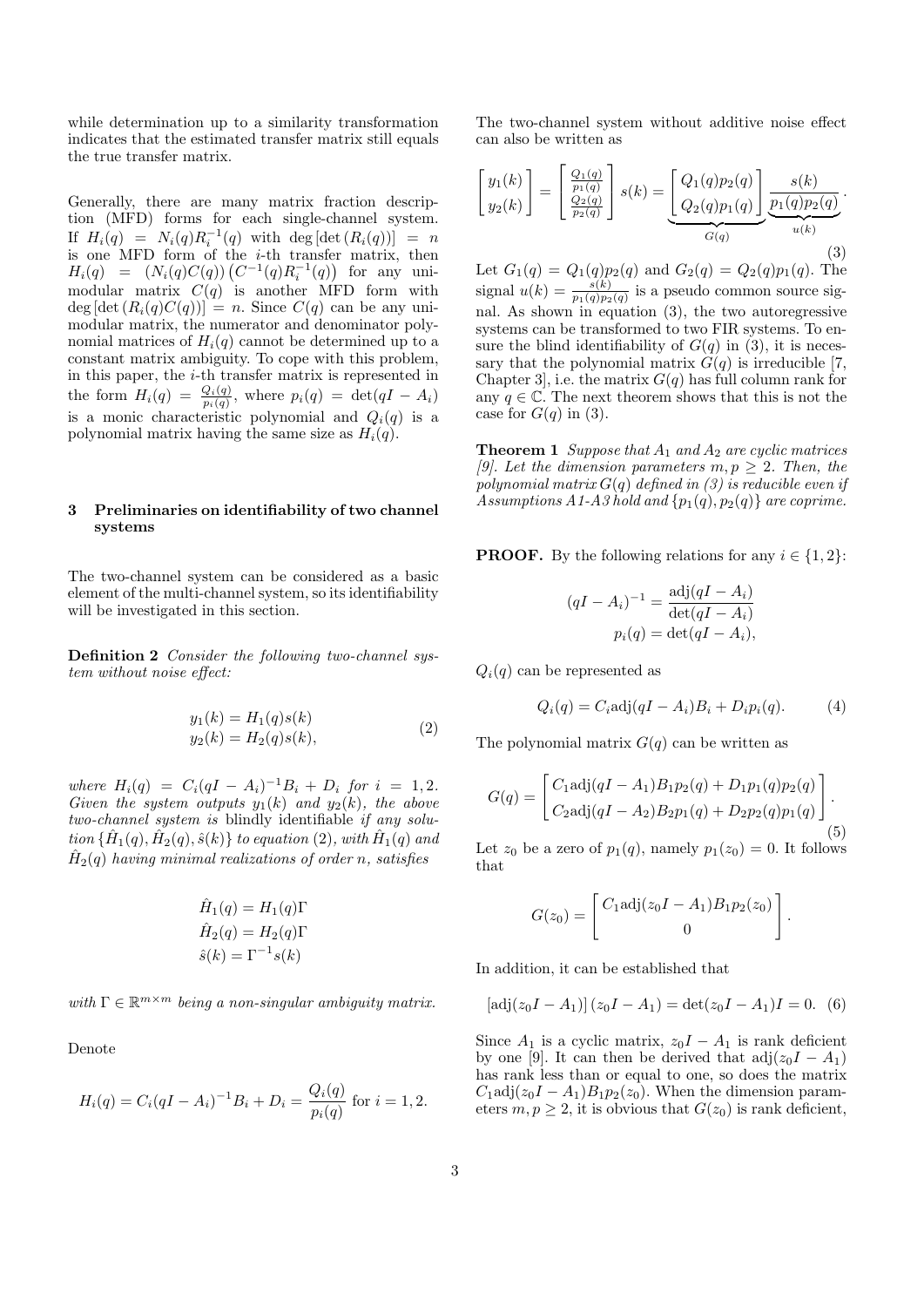namely  $G(q)$  is reducible.

Theorem 1 shows that the FIR transfer matrix  $G(q)$  in (3) cannot be identified up to a matrix ambiguity. By taking an insight in the structure of  $G(q)$ , we can find that the system poles of  $H_1(q)$  and  $H_2(q)$  are exactly the latent roots [12] of  $G(q)$ . Since the unavailability of system poles causes the two FIR systems in (3) to be unidentifiable, we shall investigate the identification of the characteristic polynomials  $p_i(q)$  in Section 4.

Before proceeding to the characteristic-polynomial identification, we would like to investigate the persistent excitation properties of the system outputs  $\{y_i(k)\}_{i=1}^2$  in (3), since they are essential for analyzing the system identifiability in the sequel.

The matrix form of (3) can be written as

$$
\underbrace{\begin{bmatrix} Y_{2n+1,r,N}^{1} \\ Y_{2n+1,r,N}^{2} \end{bmatrix}}_{Y_{2n+1,r,N}} = \underbrace{\begin{bmatrix} \mathcal{G}_{r}^{1} \\ \mathcal{G}_{r}^{2} \end{bmatrix}}_{\mathcal{G}_{r}} U_{1,2n+r,N}, \tag{7}
$$

where

$$
Y_{2n+1,r,N}^{i} = \begin{bmatrix} y_i(2n+1) & \cdots & y_i(2n+N) \\ \vdots & \cdots & \vdots \\ y_i(2n+r) & \cdots & y_i(2n+r+N-1) \end{bmatrix}
$$

with the superscript *<sup>i</sup>* denoting the channel index, the first subscript  $_{2n+1}$  indicating the time index of the topleft entry, the second and third subscripts  $r_N$  representing the numbers of block rows and columns, respectively. The matrix  $\mathcal{G}_r^i \in \mathbb{R}^{rp \times (2n+r)m}$  is defined by

$$
\mathcal{G}_r^i = \left[ \begin{array}{cccc} G_{2n}^i & \cdots & G_0^i & & \\ & \ddots & \vdots & \ddots & \\ & & G_{2n}^i & \cdots & G_0^i \end{array} \right]
$$

with the superscript *<sup>i</sup>* denoting the channel index, the subscript  $r$  indicating the number of block rows, and  ${G_i^i}_{j=0}^{2n}$  being the matrix coefficients of  $G_i(q)$ . In the sequel, we assume that  $N \gg r$ , namely  $Y_{2n+1,r,N}$  in (7) is a flat matrix.

The rank property of the augmented block Toeplitz matrix  $\mathcal{G}_r$  is shown in the next lemma. Here, we make use of the following definition.

**Definition 3** *The m×m minors of the transfer function*  $H_1(q)$  *are the determinants of all*  $m \times m$  *sub-matrices of*  $H_1(q)$ .

**Lemma 1** *Suppose that the following assumptions hold:*

- *(1) Assumptions A1-A3 hold;*
- *(2) H*1(*q*) *and H*2(*q*) *do not share common zeros and poles;*
- *(3) The poles of*  $H_i(q)$  *for any*  $i \in \{1, 2\}$  *do not coincide with its zeros;*
- *(4) The greatest degree of all*  $m \times m$  *minors of*  $Q_1(q)$

(or 
$$
Q_2(q)
$$
) equals that of  $\begin{bmatrix} Q_1(q) \\ Q_2(q) \end{bmatrix}$ .

*Then, for any*  $r > 2n$ *, the rank of*  $\mathcal{G}_r$  *satifies* 

$$
rank(\mathcal{G}_r) = rm + 2n.
$$

*Furthermore, the rank of*  $Y_{2n+1,r,N}$  *in* (7) *satisfies* 

$$
rank(Y_{2n+1,r,N}) = rm + 2n.
$$

Proof of this lemma can be found in Appendix A.

Following the above analysis of two channel systems, the rank properties of single-channel systems will be derived analogously. For the *i*-th channel with  $i \in \{1,2\}$ , the associated system model without measurement noise can be written as

$$
y_i(k) = Q_i(q) \frac{s(k)}{p_i(q)},\tag{8}
$$

where  $\frac{s(k)}{p_i(q)}$  is regarded as a pseudo source signal.

**Corollary 1** *Suppose that Assumptions A1-A3 hold. We have that:*

- (1) when  $p = m$ ,  $rank(Y_{2n+1,r,N}^i) = rm$ .
- *(2)* when  $p > m$  and  $H_i(q)$  has no transmission zeros,  $rank(Y_{2n+1,r,N}^i) = rm + n$  *for any*  $r > n$ *.*

The above corollary can be proven by using the same means adopted in the proof of Lemma 1. For the sake of brevity, the proof will not be detailed here.

According to the results of Lemma 1 and Corollary 1, we can see that the two-channel output sequence  $\begin{bmatrix} y_1(k) \\ y_2(k) \end{bmatrix}$  $y_2(k)$ ] lacks persistent excitation whenever  ${H_i(q)}_{i=1}^2$  are

square or tall. For a single channel with  $p = m$ ,  $y_i(k)$ is persistently exciting under some mild conditions; however,  $y_i(k)$  lacks persistent excitation when  $p > m$ .

## **4 Blind identification of characteristic polynomials**

As shown in the previous section, the pole information is crucial for the blind identification of autoregressive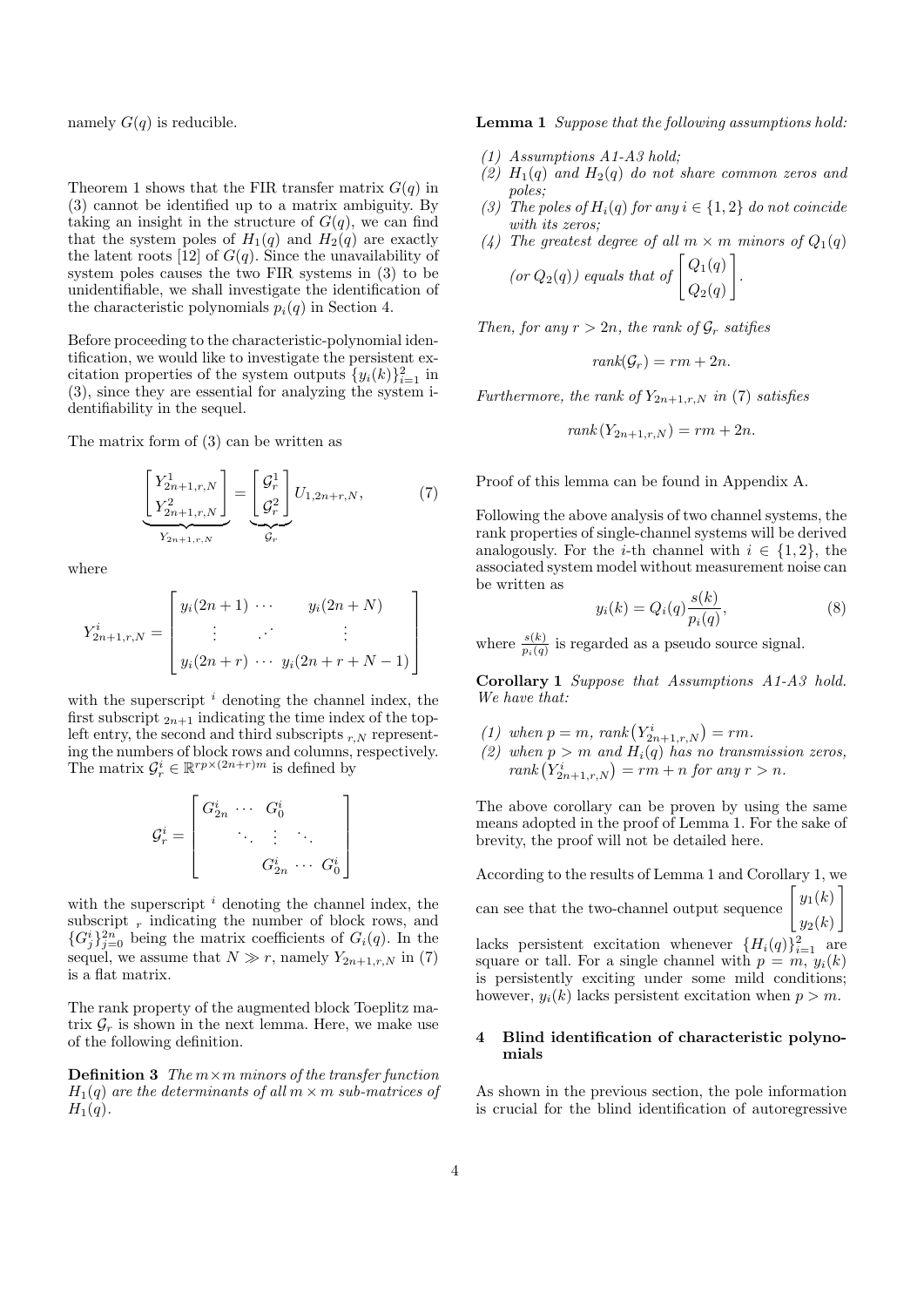systems. In this section, we shall investigate the identification of the characteristic polynomials of two channel systems.

 $\text{Suppose that } H_1(q) = L_1^{-1}(q)N_1(q) \text{ with } \text{deg}[\text{det}(L_1(q))] =$ *n* is an MFD of the first channel system. In order to estimate the input signal from the first channel, we need to find a left inverse of  $H_1(q)$ , which is denoted by  $\tilde{H}_1(q)$ . One direct way is to represent the inverse transfer matrix in a state-space form with order *n*. However, one drawback of such a way is that, when the number of transmission zeros is less than *n*, unknown poles will be included in  $\tilde{H}_1(q)$  apart from those zeros of  $H_1(q)$ . To this end, the inverse transfer matrix is represented in terms of an MFD form rather than the state-space form.

When  $D_i$  is strictly tall, the numerator polynomial matrix  $N_i(q)$  is generically right coprime, namely it has no transmission zeros. In such a case, the left inverse of  $H_i(q)$  does not possess any poles. To make it more rigorous, we make the following assumption:

A5. *H*<sub>*i*</sub>(*q*) has no transmission zeros for  $i \in \{1, 2\}$ .

Under Assumption A5 and by rational matrix theory [12], we can always find a polynomial matrix which is the left-inverse of  $H_i(q)$ .

**Lemma 2** *Suppose that Assumptions A2-A3 and A5 hold. Then, for any positive integer*  $K \geq 2n$ *, there exists an*  $m \times p$  *polynomial matrix*  $E_i(q)$  *of degree*  $K$  *such that*  $E_i(q)H_i(q) = I.$ 

**PROOF.** By Assumptions A2-A3, there exists a matrix fraction description  $H_i(q) = L_i^{-1}(q)N_i(q)$ , where  $deg [det (L_i(q))] = n$  and  $N_i(q)$  is column reduced with its column degrees being summed up to *n*. Assumption A5 implies that  $N_i(q)$  is right coprime. Since  $N_i(q)$  is right coprime and column reduced, for any positive integer  $K_0 \geq n$ , there exists a polynomial matrix  $\tilde{N}_i(q)$ of degree  $K_0$  such that  $\tilde{N}_i(q)N_i(q) = I$  [10, Lemma 1]. Therefore, the polynomial matrix  $E_i(q) = \tilde{N}_i(q)L_i(q)$ , with its degree being larger than or equal to 2*n*, is a left inverse of  $H_i(q)$ .

By Lemma 2, there exists a polynomial matrix  $E_1(q)$  of degree 2*n* such that

$$
s(k) = E_1(q) (y_1(k) - w_1(k)).
$$

Substituting the above equation in to the second channel yields that

$$
y_2(k) = H_2(q)E_1(q)(y_1(k) - w_1(k)) + w_2(k).
$$
 (9)

Note that  $H_2(q)E_1(q)$  in the above equation may not be a proper transfer matrix, so it may not be able to be represented in a regular (non-descriptor) state-space form. Substituting  $H_2(q) = \frac{Q_2(q)}{p_2(q)}$  into equation (9) yields that

$$
y_2(k) = \frac{Q_2(q)}{p_2(q)} E_1(q) (y_1(k) - w_1(k)) + w_2(k),
$$
  
or  $p_2(q) (y_2(k) - w_2(k)) = Q_2(q) E_1(q) (y_1(k) - w_1(k)),$   
(10)

where  $p_2(q)$  has degree *n* and  $Q_2(q)E_1(q)$  has degree 3*n*. Let  $\mathbf{p}_2$  be the coefficient vector of  $p_2(q)$  and  $\overline{E}_1$  the stacked matrix coefficients of  $Q_2(q)E_1(q)$ . The matrix form of (10) can then be written as

$$
\begin{bmatrix} -Y_{\tau+1,3n+1,N}^1 + W_{\tau+1,3n+1,N}^1 \ X_{\tau+1,n+1,N}^2 - W_{\tau+1,n+1,N}^2 \end{bmatrix}^T \begin{bmatrix} \bar{E}_1 \ \mathbf{p}_2 \otimes I \end{bmatrix} = 0,
$$
\n(11)

where  $\tau$  is a positive time index. In order to remove the noise effect in the above equation, we apply the instrumental-variable method [16] as follows:

$$
\frac{1}{N} \begin{bmatrix} Y_{1,\tau,N}^1 \\ Y_{1,\tau,N}^2 \end{bmatrix} \begin{bmatrix} -Y_{\tau+1,3n+1,N}^1 + W_{\tau+1,3n+1,N}^1 \\ Y_{\tau+1,n+1,N}^2 - W_{\tau+1,n+1,N}^2 \end{bmatrix}^T
$$
\n
$$
\times \begin{bmatrix} \bar{E}_1 \\ \mathbf{p}_2 \otimes I \end{bmatrix} = 0,
$$
\n(12)

where the instrumental variable  $\begin{bmatrix} Y_{1,\tau,N}^1 \end{bmatrix}$  $Y^1_{1,\tau,N}$   $Y^2_{1,\tau,N}$ and the measurement noise  $W_{\tau+1,3n+1,N}^1$  $W^1_{\tau+1,3n+1,N}$ <br> $W^2_{\tau+1,n+1,N}$ are uncorrelated, i.e., lim *N→∞* 1 *N*  $\left[ Y_{1,\tau,N}^1 \right]$  $Y_{1,\tau,N}^1$   $\begin{bmatrix} W_{\tau}^1 \\ W_{\tau}^2 \end{bmatrix}$ *τ*+1*,*3*n*+1*,N*  $W^1_{\tau+1,3n+1,N}$ <sup>T</sup><br>  $W^2_{\tau+1,n+1,N}$ <sup>T</sup> = 0*.*

Then, we have that

$$
\lim_{N \to \infty} \frac{1}{N} \begin{bmatrix} Y_{1,\tau,N}^1 \\ Y_{1,\tau,N}^2 \end{bmatrix} \begin{bmatrix} -Y_{\tau+1,3n+1,N}^1 \\ Y_{\tau+1,n+1,N}^2 \end{bmatrix}^T \begin{bmatrix} \bar{E}_1 \\ \mathbf{p}_2 \otimes I \end{bmatrix} = 0.
$$
\n(13)

Let the QR factorization be given:

$$
\frac{1}{N} \begin{bmatrix} Y_{1,\tau,N}^1 \\ Y_{1,\tau,N}^2 \end{bmatrix} \begin{bmatrix} -Y_{\tau+1,3n+1,N}^1 \\ Y_{\tau+1,n+1,N}^2 \end{bmatrix}^T = U \begin{bmatrix} R_{11,N} & R_{12,N} \\ 0 & R_{22,N} \end{bmatrix},\tag{14}
$$

where *U* matrix consisting of  $(4n + 2)p$  orthonormal column vectors,  $R_{11,N} \in \mathbb{R}^{(3n+1)p \times (3n+1)p}$ ,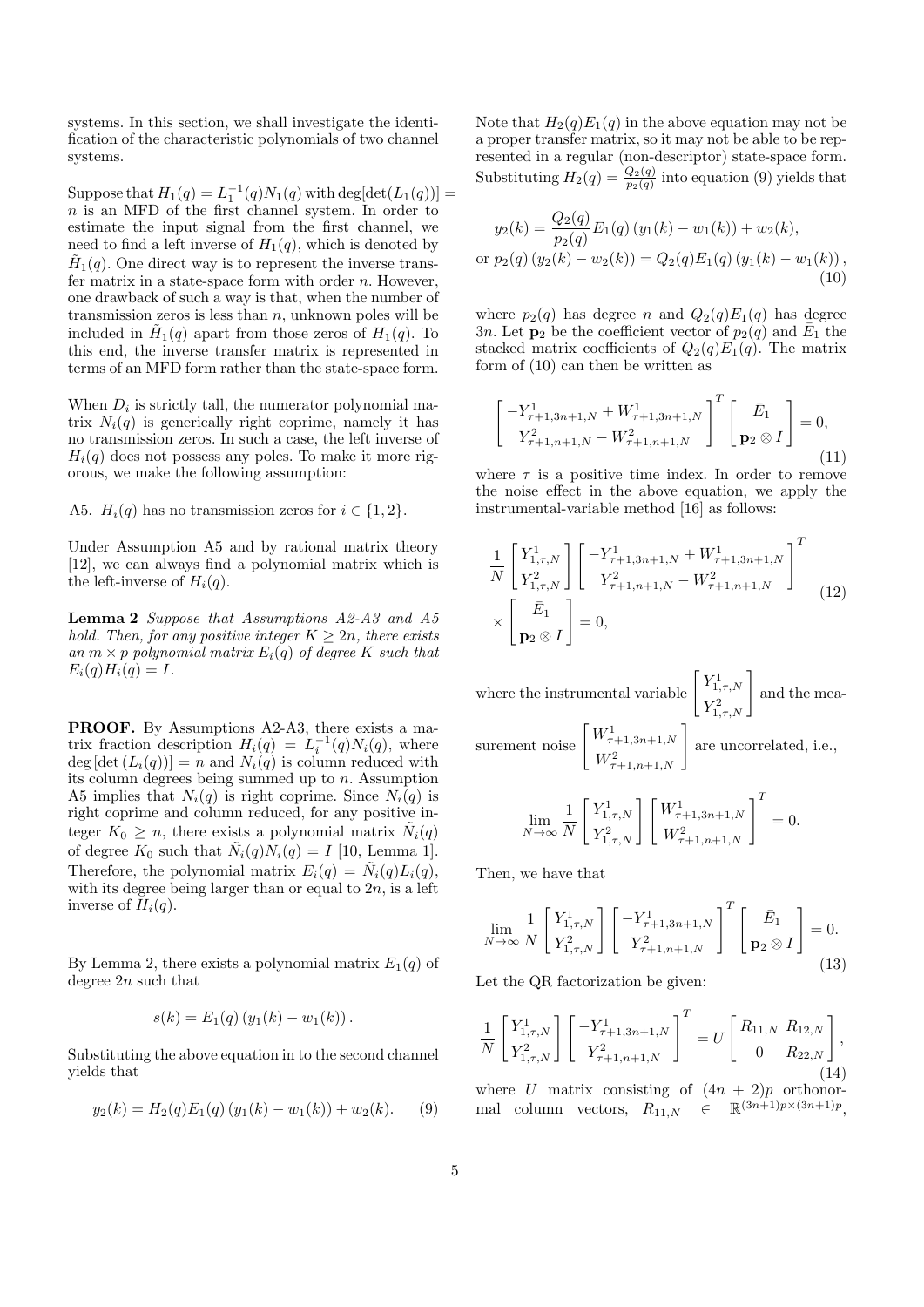$R_{22,N} \in \mathbb{R}^{(n+1)p \times (n+1)p}$ . Substituting equation (14) into (13) yields that

$$
\lim_{N \to \infty} R_{22,N} \left( \mathbf{p}_2 \otimes I \right) = 0. \tag{15}
$$

Since  $p_2(q)$  is a monic polynomial of degree *n*, the coefficient vector  $\mathbf{p}_2$  contains *n* unknown variables.

Next, we shall analyze the identifiability of  $p_2(q)$  in the errors-in-variables model (10). The concept of (dual) minimal basis of a polynomial matrix [6] will used in the following lemma.

**Lemma 3** *Consider the two-channel system model in* (3) *without measurement noise. Suppose that the following assumptions hold:*

*(1) Assumptions A1-A3 and A5 hold;*

*(2) There exists an integer index*  $i \in \{1, 2, \dots, p\}$  *such that the degrees of the minimal polynomial basis of*  $\int G_1(q)$  $G_{2,i}(q)$ ] *, with*  $G_{2,i}(q)$  *being the i*-th row vector of

*G*2(*q*)*, are summed up to* 2*n, and the greatest degree*

of the dual minimal basis of 
$$
\begin{bmatrix} G_1(q) \\ G_{2,i}(q) \end{bmatrix}
$$
 is smaller

*than or equal to n.*

Let  $S_i \in \mathbb{R}^{(n+1)\times(n+1)p}$  be a selection matrix defined as

$$
S_i = I_{(n+1)\times (n+1)} \otimes \mathbf{e}_i,
$$

*where*  $e_i$  *is the i*-th row of a  $p \times p$  *identity matrix. Then we have that*

$$
rank \left[ \begin{array}{c} Y^1_{\tau+1,3n+1,N} \\[0.8ex] {S_i}Y^2_{\tau+1,n+1,N} \end{array} \right] = rank \left[ Y^1_{\tau+1,3n+1,N} \right] + n.
$$

Proof of this lemma is given in Appendix B.

**Remark 1** *The result of Lemma 3 indicates that there exist n linearly independent equations for estimating*  $p_2(q)$ *. Let*  $(Y_{\tau+1,n+1,N}^2/Y_{\tau+1,3n+1,N}^1)$  denote the projec*tion of*  $Y_{\tau+1,n+1,N}^2$  *on the orthogonal complement to the row space of*  $Y_{\tau+1,3n+1,N}^1$ *. Under noise-free measurements, it can be derived from* (11) *that*

$$
\left(\mathbf{p}_2^T \otimes I\right) \left(Y_{\tau+1,n+1,N}^2/Y_{\tau+1,3n+1,N}^1\right) = 0.
$$

*It then follows that*

$$
\mathbf{p}_2^T S_i \left( Y_{\tau+1,n+1,N}^2 / Y_{\tau+1,3n+1,N}^1 \right) = 0 \text{ for } i = 1,\cdots,p.
$$

*Based on the result of Lemma 3, there exists an integer*  $i \in$  $\{1, \dots, p\}$  *such that the matrix*  $S_i\left(Y_{\tau+1,n+1,N}^2/Y_{\tau+1,3n+1,N}^1\right)$ 

*has rank n. Since* **p**<sup>2</sup> *contains only n variables, it can be uniquely determined from* (11) *without the noise effect. However, in the presence of measurement noise, by properly choosing the value of*  $\tau$ , the instrumental vari-

 $able \left[ Y^1_{1,\tau,N} \right]$  $Y^1_{1,\tau,N}$ <br>  $Y^2_{1,\tau,N}$ *in* (13) *can be of high rank such that it*

*does not destroy the rank properties of*  $\begin{bmatrix} Y_{\tau+1,3n+1,N}^1 \ Y_{\tau+1,3n+1,N}^1 \end{bmatrix}$  $\left[ \begin{array}{c} Y^1_{\tau+1,3n+1,N} \\ S_i Y^2_{\tau+1,n+1,N} \end{array} \right]$ *shown in Lemma 3.*

**Remark 2** *In the proof of Lemma 1, we can find that the polynomial matrix, which consists of the first*  $p + 1$ *rows of the coprime part of*  $\left[G_1(q)\right]$  $G_2(q)$ ] *in* (A.3) *in Ap-*

*pendix A, is likely to be irreducible with the degrees of its minimal polynomial basis being summed up to* 2*n. In addition, according to the properties of the dual minimal basis of a polynomial matrix that are described [6, 12],*

the dimension of the dual minimal basis of 
$$
\begin{bmatrix} G_1(q) \\ G_{2,i}(q) \end{bmatrix}
$$
 is

(*p*+ 1*−m*)*, and the associated basis degrees are summed up to* 2*n. As a result, the condition in Lemma 3 that* the greatest degree of the dual minimal basis is smaller than or equal to *n can easily be satisfied in practical scenarios.*

As shown above, in order to identify the first characteristic polynomial  $p_1(q)$  of the two channel systems, the second channel system  $H_2(q)$  should not possess any zeros, and vice versa. When the concerned two channel systems have square transfer matrices, they are very likely to have transmission zeros, so their corresponding characteristic polynomials cannot be identified using the proposed method above. To cope with this problem, we adopt one more channel and combine it with the original two channel systems for identifying characteristic polynomials. In order to identify the characteristic polynomial of the first channel, the three-channel system is rewritten as

$$
y_1(k) = H_1(q)s(k) + w_1(k)
$$
  
\n
$$
\underbrace{\begin{bmatrix} y_2(k) \\ y_3(k) \end{bmatrix}}_{y_2(k)} = \underbrace{\begin{bmatrix} H_2(q) \\ H_3(q) \end{bmatrix}}_{\bar{H}_2(q)} s(k) + \underbrace{\begin{bmatrix} w_2(k) \\ w_3(k) \end{bmatrix}}_{\bar{w}_2(k)}.
$$
 (16)

According to the above discussion, if the tall transfer  $\widetilde{H}_2(q)$  in the above system does not have any zeros, then the characteristic polynomial of the first channel can be identified. Similarly, the other characteristic polynomials can be estimated using the same approach.

After obtaining all the characteristic polynomials  $p_i(q)$ , we shall investigate the identification of the numerator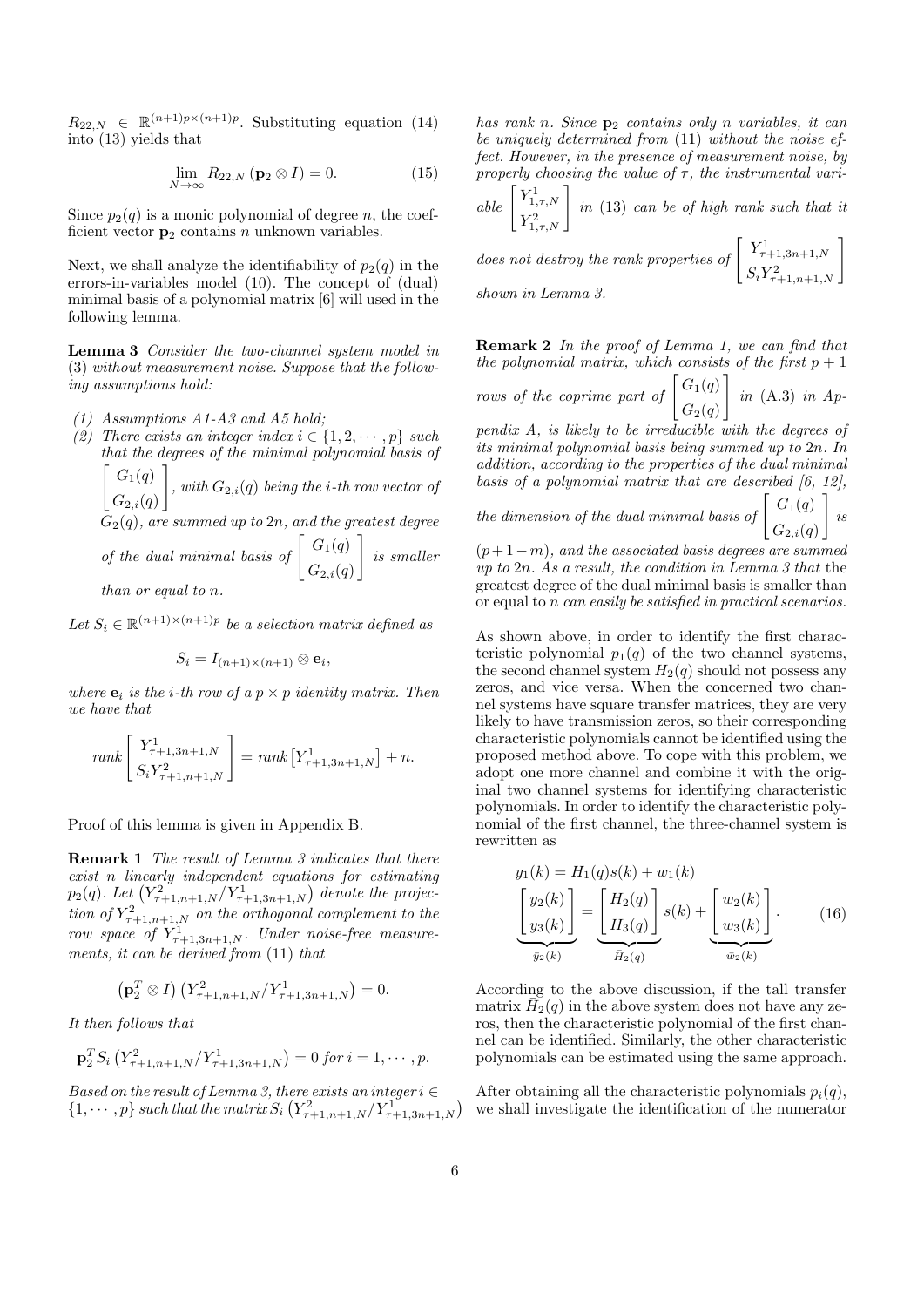polynomial matrices  $Q_i(q)$  in next section.

#### **5 Blind identification of numerator polynomial matrices**

In this section, two methods for identifying the numerator polynomial matrices  $\{Q_i(q)\}_{i=1}^2$  will be developed. The first method requires the associated transfer matrices  ${H_i(q)}_{i=1}^2$  to be square and stably invertible. The second one relaxes this requirement, but requires all the measurement noises to satisfy Assumption A4 and the transfer matrices  $\{H_i(q)\}_{i=1}^2$  having no transmission zeros.

## *5.1 Blind identification of square and stably invertible transfer matrices*

For two scalar FIR systems with a common source signal, the associated cross-relation equation can be easily constructed [22]. However, for the two channel multivariable systems, due to the fact that the product of two polynomial matrices is not commutable, the so called crossrelation equation cannot be directly derived. In this section, we shall develop a new cross-relation identification method for the autoregressive MIMO systems.

Denote the state-space representation of the *i*-th channel model [30]:

$$
H_i(q) := \left[\frac{A_i \mid B_i}{C_i \mid D_i}\right].
$$
\n(17)

The corresponding transfer matrix is  $H_i(q) = C_i(qI - qI)$  $(A_i)^{-1}B_i + D_i$ . By Assumption A3,  $D_i$  is a square and regular matrix. Then, the inverse of  $H_i(q)$  can be expressed as:

$$
\tilde{H}_i(q) := \left[\frac{\tilde{A}_i \left| \tilde{B}_i \right|}{\tilde{C}_i \left| \tilde{D}_i \right|} \right] = \left[\frac{A_i - B_i D_i^{-1} C_i \left| -B_i D_i^{-1} \right|}{D_i^{-1} C_i} \right].
$$
\n(18)

It follows that

$$
H_i(q)\tilde{H}_i(q) = \tilde{H}_i(q)H_i(q) = I.
$$

To ensure the stability of  $\tilde{H}_i(q)$ , we need the following assumption:

A6.  $H_i(q)$  is stably invertible for  $i = 1, 2$ , namely  $A_i$  –  $B_i D_i^{-1} C_i$  is a stable matrix.

Given the inverse transfer matrix  $H_1(q)$ , it can be derived from the first channel model that  $s(k)$  $\tilde{H}_1(q)(y_1(k) - w_1(k))$ . Substituting it into the second channel model yields that

$$
y_2(k) = H_2(q)\tilde{H}_1(q) (y_1(k) - w_1(k)) + w_2(k).
$$
 (19)

The above system can be regarded as a multivariable errors-in-variables system with a noisy input and a noisy output. Let  $H_{21}(q) = H_2(q) \tilde{H}_1(q)$  and

$$
H_{21}(q) := \begin{bmatrix} A_{21} | B_{21} \\ \hline C_{21} | D_{21} \end{bmatrix} = \begin{bmatrix} A_2 & B_2 \tilde{C}_1 | B_2 \tilde{D}_1 \\ 0 & \tilde{A}_1 | \tilde{B}_1 \\ \hline C_2 & D_2 \tilde{C}_1 | D_2 \tilde{D}_1 \end{bmatrix} . (20)
$$

The state-space representation of (19) can be defined as

$$
x_{21}(k+1) = A_{21}x_{21}(k) + B_{21}(y_1(k) - w_1(k))
$$
  
\n
$$
y_2(k) = C_{21}x_{21}(k) + D_{21}(y_1(k) - w_1(k)) + w_2(k),
$$
\n(21)

 $\mathbb{R}^{2n \times 2n}$ ,  $B_{21} \in \mathbb{R}^{2n \times p}$ ,  $C_{21} \in \mathbb{R}^{p \times 2n}$ ,  $D_{21} \in \mathbb{R}^{p \times 2n}$ R *p×p* . The associated data equation for the above system model is written as

$$
Y_{1,r,N}^2 = \mathcal{O}_r X_{1,N} + \mathcal{T}_r Y_{1,r,N}^1 - \mathcal{T}_r W_{1,r,N}^1 + W_{1,r,N}^2, \tag{22}
$$

where

$$
X_{1,N} = \begin{bmatrix} x_{21}(1) & x_{21}(2) & \cdots & x_{21}(N) \end{bmatrix} \in \mathbb{R}^{n \times N},
$$

$$
\mathcal{O}_r = \begin{bmatrix} C_{21} \\ C_{21}A_{21} \\ \vdots \\ C_{21}A_{21}^{r-1} \end{bmatrix},
$$

and

$$
\mathcal{T}_r = \begin{bmatrix} D_{21} & & & \\ C_{21}B_{21} & D_{21} & & \\ \vdots & \ddots & \ddots & \\ C_{21}A_{21}^{r-2}B_{21} & \cdots & C_{21}B_{21} & D_{21} \end{bmatrix}
$$

*.*

**Remark 3** *By Corollary 1, in the absence of measurement noise,*  $Y_{1,r,N}^1$  *in (22) has full row rank when the transfer matrices*  $\{H_i(q)\}_{i=1}^2$  *are square, while it is rank deficient under tall transfer matrices. In other words, the input signal y*1(*k*) *in (21) lacks persistent excitation when*  ${ \{ \hat{H}_i(q) \}}_{i=1}^2$  *are tall transfer matrices. This is the reason why the presented identification method in this subsection cannot be applied to the multiple channel systems with tall transfer matrices.*

Next, we shall apply the classical instrumental-variable technique to deal with the identification of the errors-invariables system in (21). Equation (22) can be extended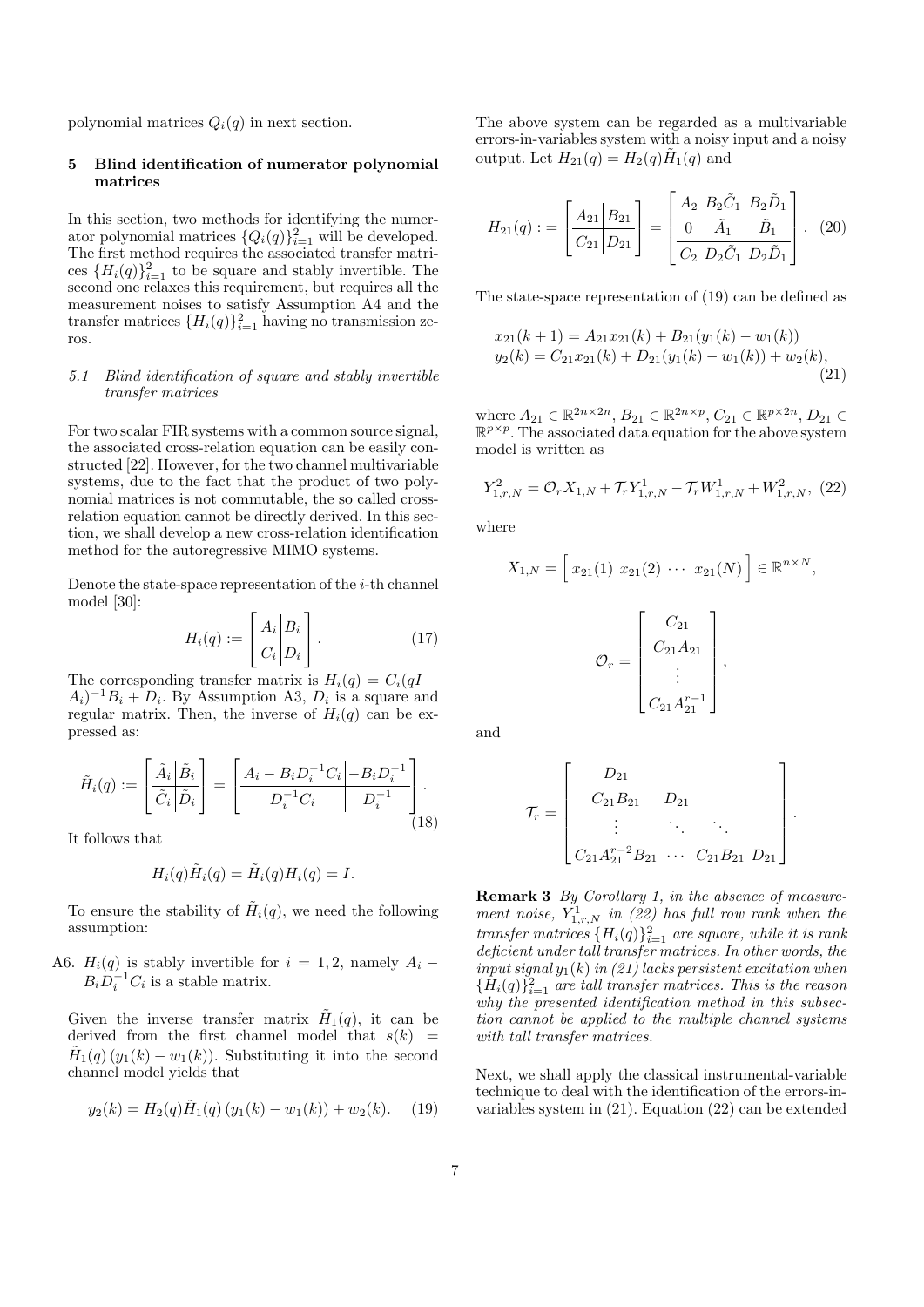to the following form:

$$
\begin{bmatrix}\nY_{1,r,N}^2 \\
Y_{r+1,r,N}^2\n\end{bmatrix} = \begin{bmatrix}\n\mathcal{O}_r X_{1,N} \\
\mathcal{O}_r X_{r+1,N}\n\end{bmatrix} + \begin{bmatrix}\n\mathcal{T}_r (Y_{1,r,N}^1 - W_{1,r,N}^1) \\
\mathcal{T}_r (Y_{r+1,r,N}^1 - W_{r+1,r,N}^1)\n\end{bmatrix} + \begin{bmatrix}\nW_{1,r,N}^2 \\
W_{r+1,r,N}^2\n\end{bmatrix}
$$

Post-multiplying the second equation above by  $\left[ Y^{1,T}_{1,r,N} Y^{2,T}_{1,r,N} \right]$ yields that

$$
\frac{1}{N} Y_{r+1,r,N}^{2} \left[ Y_{1,r,N}^{1,T} Y_{1,r,N}^{2,T} \right] = \frac{1}{N} \mathcal{O}_{r} X_{r+1,N} \left[ Y_{1,r,N}^{1,T} Y_{1,r,N}^{2,T} \right] \n+ \frac{1}{N} \mathcal{T}_{r} Y_{r+1,r,N}^{1} \left[ Y_{1,r,N}^{1,T} Y_{1,r,N}^{2,T} \right] \n- \frac{1}{N} \mathcal{T}_{r} W_{r+1,r,N}^{1} \left[ Y_{1,r,N}^{1,T} Y_{1,r,N}^{2,T} \right] \n+ \frac{1}{N} W_{r+1,r,N}^{2} \left[ Y_{1,r,N}^{1,T} Y_{1,r,N}^{2,T} \right].
$$
\n(23)

For any  $\tau > 0$ ,  $w_1(k+\tau)$  and  $w_2(k+\tau)$  are independent of  $y_2(k)$  and  $y_1(k)$ . Thus, the last two terms in the above equation approach zero as  $N \to \infty$ . Let the following QR factorization be given:

$$
\begin{bmatrix} Y_{r+1,r,N}^1 Y_{1,r,N}^1 & Y_{r+1,r,N}^1 Y_{1,r,N}^{2,T} \\ Y_{r+1,r,N}^2 Y_{1,r,N}^1 & Y_{r+1,r,N}^2 Y_{1,r,N}^{2,T} \end{bmatrix} = \begin{bmatrix} L_{11,N} & 0 \\ L_{21,N} & L_{22,N} \end{bmatrix} \begin{bmatrix} V_{1,N} \\ V_{2,N} \end{bmatrix}
$$
\n(24)

It follows that

$$
\lim_{N \to \infty} \frac{1}{\sqrt{N}} L_{22,N} = \lim_{N \to \infty} \frac{1}{\sqrt{N}} \mathcal{O}_r X_{r+1,N} \left[ Y_{1,r,N}^{1,T} Y_{1,r,N}^{2,T} \right] V_{2,N}^T.
$$
\n(25)

The following result can be derived subsequently.

**Theorem 2** *Assume that Assumptions A1-A3 and A6 hold. In view of the QR factorization in (24), if the matrix*  $\lim_{N\to\infty} \frac{1}{\sqrt{N}}$  $\frac{1}{N}X_{r+1,N}$   $\left[Y_{1,r,N}^{1,T} Y_{1,r,N}^{2,T}\right]V_{2,N}^{T}$  *has full row rank, then*

$$
range\left(\lim_{N\to\infty}\frac{1}{\sqrt{N}}L_{22,N}\right) = range\left(\mathcal{O}_r\right). \tag{26}
$$

**Remark 4** *The regularity of the matrix*

$$
\lim_{N \to \infty} \frac{1}{\sqrt{N}} X_{r+1,N} \left[ Y_{1,r,N}^{1,T} \ Y_{1,r,N}^{2,T} \right] V_{2,N}^T
$$

*was discussed in [5, 21], which shows that the regularity condition is easy to be satisfied when system model in* (21) *is minimal and the corresponding system input is persistently exciting. By Lemma 1 and Corollary 1, it can*

*be established that rank*  $(L_{22,N}) = 2n$  *under square transfer matrices, while rank*  $(L_{22,N}) = n$  *under tall transfer matrices. In equation (26), O<sup>r</sup> is supposed to have rank* 2*n.* Therefore, the range of  $\mathcal{O}_r$  *can be determined under square transfer matrices rather than tall transfer matrices.*

From Theorem 2, we can see that the column space of  $\mathcal{O}_r$  can be numerically computed, so the matrices  $A_{21}$ and  $C_{21}$  can be estimated using the classic subspace identification method [21]. Next, we shall estimate the matrices  $B_{21}$  and  $D_{21}$  based on the system model (21) with available  $A_{21}$  and  $C_{21}$ . In view of the data equation in (22), the following equation can be derived:

$$
y_2(k+l) = A_{21}^l x_{21}(k) + D_{21} (y_1(k+l) - w_1(k+l)) +
$$
  
\n
$$
\sum_{i=1}^l C_{21} A_{21}^{i-1} B_{21} (y_1(k+l-i) - w_1(k+l-i)) + w_2(k+l).
$$
\n(27)

By Assumptions A3 and A6, the matrix  $A_{21}$  is stable; therefore, the first term  $A_{21}^l x_{21}(k)$  is negligible if *l* is large enough. Then, equation (27) can be accurately approximated as

$$
y_2(k+l) - w_2(k+l) \approx \Gamma_l \begin{bmatrix} y_1(k) - w_1(k) \\ \vdots \\ y_1(k+l) - w_1(k+l) \end{bmatrix}
$$
, (28)

where  $\Gamma_l = \left[ C_{21} A_{21}^{l-1} B_{21} \cdots C_{21} B_{21} D_{21} \right]$ . The matrix form of the above equation is written as

$$
Y_{l+1,1,N}^2 - W_{l+1,1,N}^2 \cong \Gamma_l \left( Y_{1,l+1,N}^1 - W_{1,l+1,N}^1 \right). \tag{29}
$$

Applying the classic instrumental-variable technique yields that

$$
\underbrace{\lim_{N \to \infty} \frac{1}{N} Y_{2l+2,1,N}^{2} Y_{1,l+1,N}^{1,T}}_{R_{Y_2 Y_1}} \cong \Gamma_l \underbrace{\lim_{N \to \infty} \frac{1}{N} Y_{l+2,l+1,N}^{1} Y_{1,l+1,N}^{1,T}}_{R_{Y_1 Y_1}}.
$$
\n(30)

By Corollary 1, without noise effect,  $Y_{l+2,l+1,N}^1$  and  $Y_{1,l+1,N}^1$  are of full row rank under square transfer matrices; hence,  $R_{Y_1Y_1}$  in the above equation is a regular matrix. As a result,  $\Gamma_l$  can be determined from (30). Partition the matrix  $R_{Y_1Y_1}$  into block rows as

$$
R_{Y_1Y_1} = \begin{bmatrix} \bar{R}_1 \\ \vdots \\ \bar{R}_{l+1} \end{bmatrix}.
$$

*.*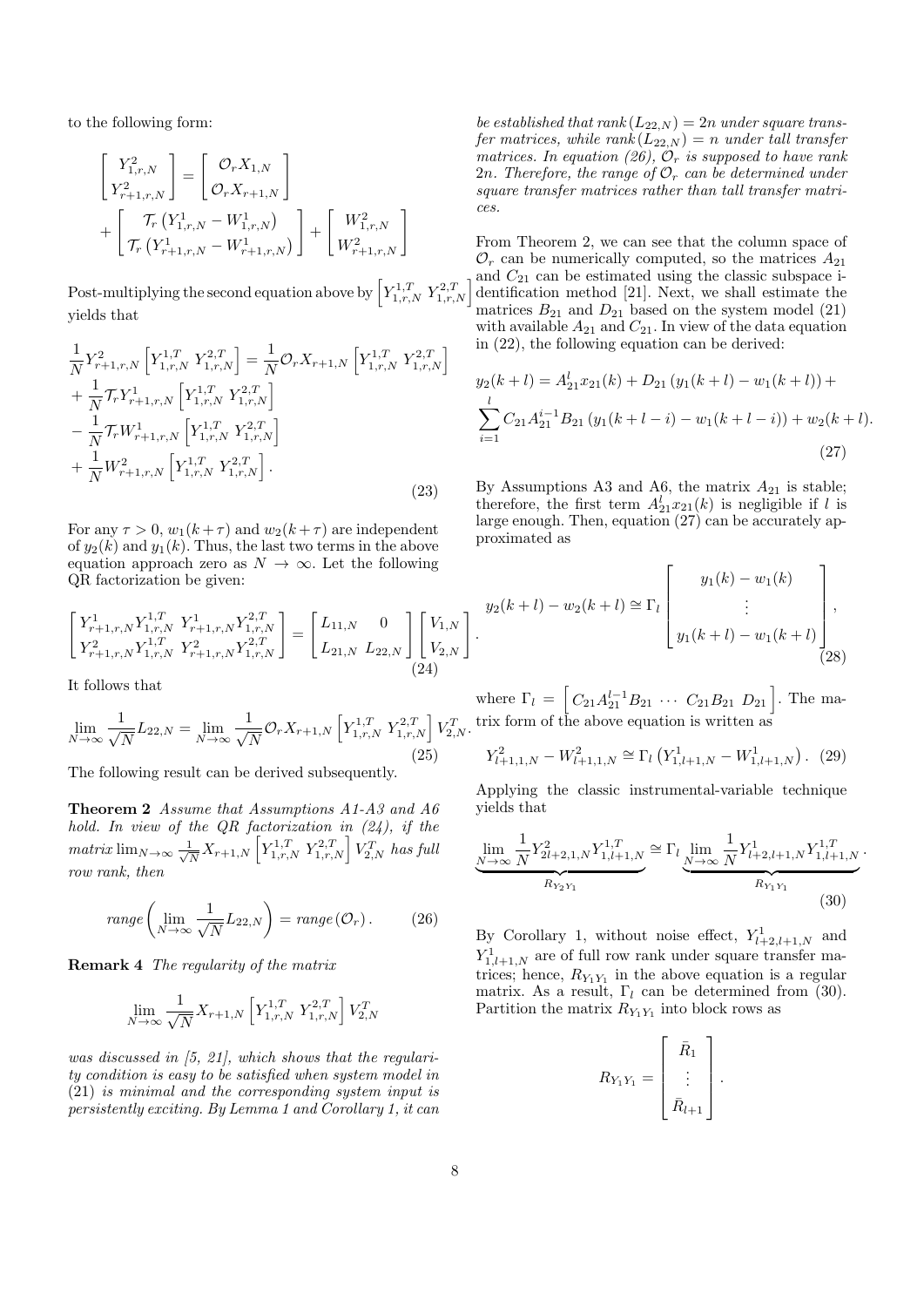The vectorization form of equation (30) is written as

$$
\text{vec}\left(R_{Y_2Y_1}\right) = \left[\sum_{i=1}^l \bar{R}_i^T \otimes \left(C_{21} A_{21}^{l-i}\right) \bar{R}_{l+1}^T \otimes I\right] \times \left[\begin{array}{c} \text{vec}\left(B_{21}\right) \\ \text{vec}\left(D_{21}\right) \end{array}\right].\tag{31}
$$

Then,  $B_{21}$  and  $D_{21}$  can be estimated accordingly by solving the above equation.

Using the above developed algorithm, the system matrices  $\{A_{21}, B_{21}, C_{21}, D_{21}\}$  corresponding to the transfer matrix  $H_{21}(q) = H_2(q) \tilde{H}_1(q)$  can be estimated accordingly. Similarly, the system matrices  ${A_{12}, B_{12}, C_{12}, D_{12}}$  corresponding to the transfer matrix  $G_{12}(q) = H_1(q) \tilde{H}_2(q)$  can be estimated as well. Next, we will try to recover the transfer matrices  $H_1(q)$ and  $H_2(q)$  from the estimated  $H_{12}(q)$  and  $H_{21}(q)$ .

According to the definitions of  $H_{12}(q)$  and  $H_{21}(q)$ , the following relations can be derived:

$$
\begin{bmatrix} I & -H_{12}(q) \\ -H_{21}(q) & I \end{bmatrix} \begin{bmatrix} H_1(q) \\ H_2(q) \end{bmatrix} = 0.
$$
 (32)

Pre-multiplying the left-hand side of (32) by the matrix

$$
\begin{bmatrix} I & 0 \ H_{21}(q) & I \end{bmatrix}
$$
 yields that  

$$
\begin{bmatrix} I & 0 \ H_{21}(q) & I \end{bmatrix} \begin{bmatrix} I & -H_{12}(q) \ -H_{21}(q) & I \end{bmatrix} \begin{bmatrix} H_1(q) \ H_2(q) \end{bmatrix}
$$

$$
= \begin{bmatrix} I & -H_{12}(q) \ 0 & I - H_{21}(q)H_{12}(q) \end{bmatrix} \begin{bmatrix} H_1(q) \ H_2(q) \end{bmatrix} = 0.
$$
 (33)

When the transfer matrix  $H_i(q)$  is square, we have that

$$
H_{21}(q)H_{12}(q) = H_2(q)\tilde{H}_1(q)H_1(q)\tilde{H}_2(q) = I.
$$

Therefore, the second equation of (33) is redundant. It indicates that it is unnecessary to estimate  $H_{12}(q)$ . Then, equation (32) can be simplified into

$$
\begin{bmatrix} -H_{21}(q) & I \end{bmatrix} \begin{bmatrix} H_1(q) \\ H_2(q) \end{bmatrix} = 0.
$$
 (34)

Substituting  $H_i(q) = \frac{Q_i(q)}{p_i(q)}$  into (34) yields that

$$
\begin{bmatrix} -H_{21}(q) & I \end{bmatrix} \begin{bmatrix} Q_1(q)p_2(q) \\ Q_2(q)p_1(q) \end{bmatrix} = 0.
$$
 (35)

By Theorem 1, the augmented polynomial matrix  $\sqrt{ }$  $Q_1(q)p_2(q)$  $Q_2(q)p_1(q)$ in the above equation is not right coprime; hence, it is not blindly identifiable.

However, once  ${p_i(q)}_{i=1}^2$  have been estimated using the method in Section 4, equation (35) can be recasted as

$$
\left[-H_{ji}(q)p_j(q) p_i(q)I\right] \begin{bmatrix} Q_i(q) \\ Q_j(q) \end{bmatrix} = 0, \qquad (36)
$$

where  $Q_i(q)$  and  $Q_i(q)$  are unknown polynomial matrices which are to be estimated. In the above equation, in order to determine  $\begin{bmatrix} Q_i(q) \\ Q_i(q) \end{bmatrix}$  $Q_j(q)$ ] up to a matrix ambiguity, ]

it requires  $\left[ Q_i(q) \right]$  $Q_j(q)$ to be right coprime and column re-

duced and all its column degrees should be identical [7, Chapter 3]. By Assumption A3, i.e.  $D_i$  and  $D_j$  have full column rank, and in view of the expression of  $Q_i(q)$  in (4), we can obtain that  $\begin{bmatrix} Q_i(q) \\ Q_j(q) \end{bmatrix}$ ] is column reduced. In

 $Q_j(q)$ addition, by the assumption that the set consisting of all the zeros and poles of  $H_i(q)$  does not intersect with

that of 
$$
H_j(q)
$$
, it can be verified that  $\begin{bmatrix} Q_i(q) \\ Q_j(q) \end{bmatrix}$  is right

coprime. Therefore, if  $\left[Q_i(q)\right]$  $Q_j(q)$ ] has identical column degrees, it can be blindly identified from equation (36).

The matrix form of (36) can be written as

$$
\left[-\mathcal{T}_{2n+1}^{ji}\mathcal{P}_{n+1}^{j}\ \mathcal{P}_{n+1}^{i}\right]\left[\begin{matrix} \bar{Q}^{i} \\ \bar{Q}^{j} \end{matrix}\right] = 0, \tag{37}
$$

where

$$
\mathcal{T}_{2n+1}^{ji} = \begin{bmatrix} D_{ji} \\ C_{ji}B_{ji} & D_{ji} \\ \vdots & \ddots & \vdots \\ C_{ji}A_{ji}^{2n-1}B_{ji} & \cdots & C_{ji}B_{ji} D_{ji} \end{bmatrix},
$$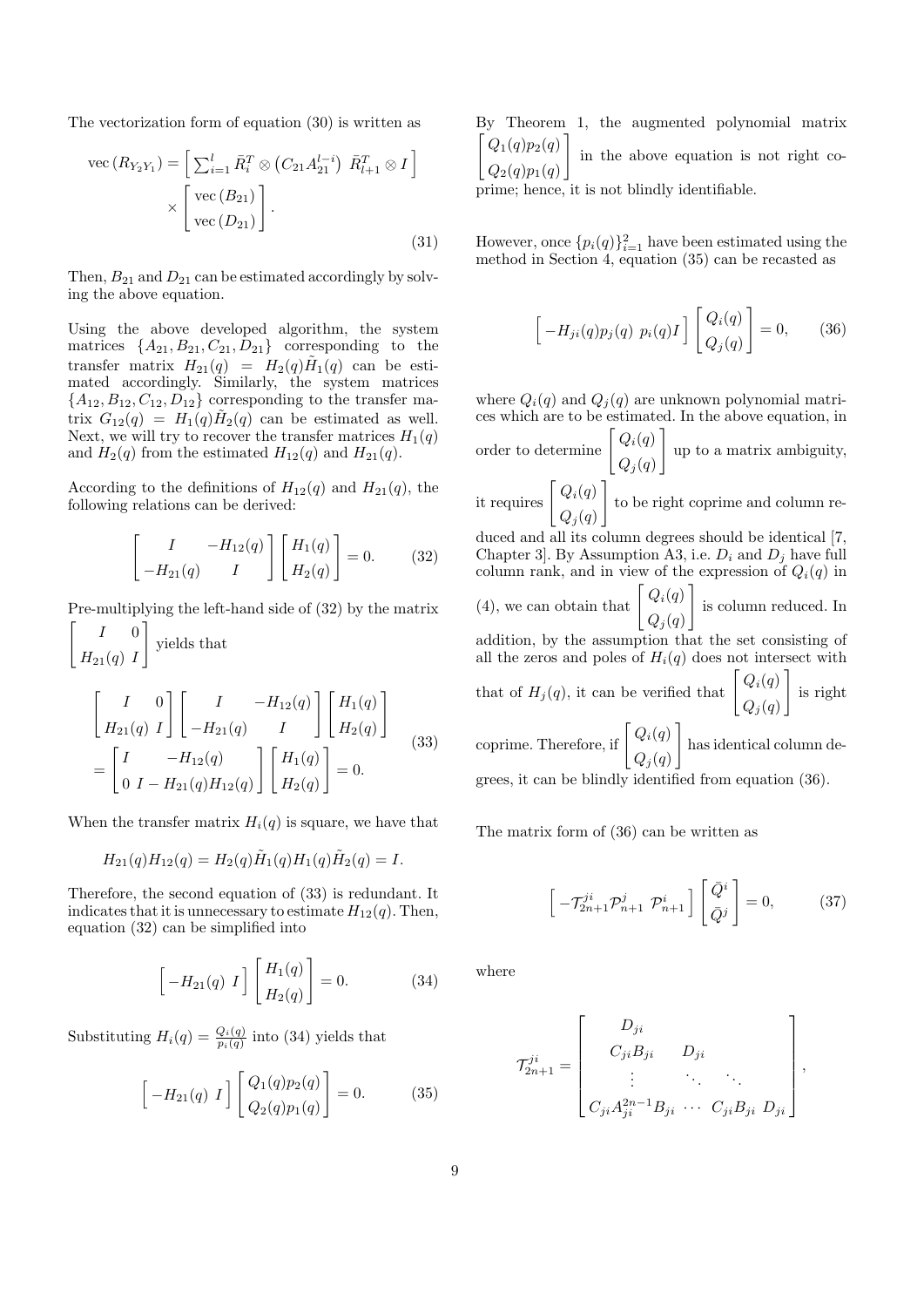$$
\mathcal{P}_{n+1}^i = \begin{bmatrix} I \\ p_1^i I & \ddots \\ \vdots & \ddots & I \\ p_n^i I & p_1^i I \\ \ddots & \vdots \\ \vdots & \ddots \\ p_n^{i} I \end{bmatrix}
$$

with  $\{p_j^i\}_{j=1}^n$  being the coefficients of  $p_i(q)$ , and  $\overline{Q}^i = \begin{bmatrix} \alpha & 1 \end{bmatrix}$ 

  $Q_0^i$ <br>  $\vdots$  $Q_n^i$  with  ${Q_j^i}_{j=0}^n$  being the matrix coefficients of

 $Q_i(q)$ . Then, a nontrivial solution of  $\begin{bmatrix} \bar{Q}^i \\ \bar{q}^i \end{bmatrix}$  $\bar{Q}^j$ ] can be obtained by taking the singular value decomposition of

 $\left[ -\mathcal{T}_{2n+1}^{ji} \mathcal{P}_{2n+1}^j \left[ \mathcal{P}_{2n+1}^i \right] \right].$ 

For ease of reference, the blind identification of three channel systems with square and stably invertible transfer matrices is summarized in Algorithm 1. The objective of Algorithm 1 is to estimate the system matrices  $\{A_i, B_i, C_i, D_i\}_{i=1}^3$  using only the system outputs  ${y_i(\hat{k})}_{i=1}^3$ . The first four steps are carried out for estimating the transfer functions  ${H_i(q) = \frac{Q_i(q)}{p_i(q)}\}_{i=1}^3$ : the first two steps are devoted to estimating the characteristic polynomials  ${p_i(q)}_{i=1}^3$  while the third and fourth steps are designed for estimating the numerator polynomial matrices  $\{Q_i(q)\}_{i=1}^3$ . In the third step, the hybrid transfer function  $H_{i,j}(q)$  is estimated through identifying its corresponding system matrices of the state-space system model in (21). To identify the system matrices in (21), we use the subspace identification method described in equations  $(22)-(31)$ . In the last step, the system matrices  $\{A_i, B_i, C_i, D_i\}_{i=1}^3$  are estimated using the classic deterministic realization method "Ho-Kalman's method" described in [13, 21]:

(1) Expand the transfer function of the *i*-th channel system as

$$
\frac{Q_i(q)}{p_i(q)} = M_0^i + M_1^i q^{-1} + M_2^i q^{-2} + \cdots ;
$$

(2) Form the block Hankel matrix

$$
\mathbf{M} = \begin{bmatrix} M_1^i & M_2^i & M_3^i & \cdots \\ M_2^i & M_3^i & M_4^i & \cdots \\ M_3^i & M_4^i & M_5^i & \cdots \\ \vdots & \vdots & \vdots & \vdots \end{bmatrix};
$$

- (3) Compute the extended observability and controllability matrices by taking the singular value decomposition of the above block Hankel matrix;
- (4) Estimate the system matrices of the *i*-th channel system by exploiting the shifting structures of the extended observability/controllability matrices.

**Algorithm 1** Blind identification of three channel systems with square transfer matrices

- 1) Recast the three channel systems into the form of (16).
- 2) Estimate characteristic polynomials  ${p_i(q)}_{i=1}^3$  using equation (15) derived in Section 4.
- 3) Identify the hybrid transfer matrices  $H_{ij}(q)$  of the system in (21) for  $i \neq j \in \{1, 2, 3\}$ .
- 4) Form equation (37) and estimate matrix coefficients of  $\{Q_i(q)\}_{i=1}^3$ .
- 5) Estimate the system matrices  $\{A_i, B_i, C_i, D_i\}_{i=1}^3$  using the standard Ho-Kalman method.

The implementation of Algorithm 1 requires at least three channel systems. The main reason is that, based on only two channel outputs, we are not able to estimate the denominator parts of their square transfer matrices. It is noteworthy that Algorithm 1 can be applied to the case that  $w_i(k)$  is spatially correlated but temporally uncorrelated.

#### *5.2 Blind identification of tall transfer matrices having no transmission zeros*

Under tall transfer matrices, the characteristic polynomials can be identified by the method in Section 4. Herein, we only consider the estimation of the numerator polynomial matrices  ${Q_i(q)}$ . The presented algorithm in this subsection is called the generalized subspace identification method.

Analogous to (3), the two channel systems with measurement noise can be written as

$$
\begin{bmatrix} y_1(k) \\ y_2(k) \end{bmatrix} = \underbrace{\begin{bmatrix} Q_1(q)p_2(q) \\ Q_2(q)p_1(q) \end{bmatrix}}_{G(q)} \underbrace{\frac{s(k)}{p_1(q)p_2(q)}}_{u(k)} + \begin{bmatrix} w_1(k) \\ w_2(k) \end{bmatrix}.
$$
\n(38)

The matrix form of the above equation is written as

$$
\underbrace{\begin{bmatrix} Y_{2n+1,r,N}^1 \\ Y_{2n+1,r,N}^2 \end{bmatrix}}_{Y_{2n+1,r,N}} = \underbrace{\begin{bmatrix} \mathcal{G}_r^1 \\ \mathcal{G}_r^2 \end{bmatrix}}_{\mathcal{G}_r} U_{1,r,N} + \underbrace{\begin{bmatrix} W_{2n+1,r,N}^1 \\ W_{2n+1,r,N}^2 \end{bmatrix}}_{W_{2n+1,r,N}},
$$
 (39)

where  $\mathcal{G}_r^i$  for  $i \in \{1, 2\}$  is defined in (7).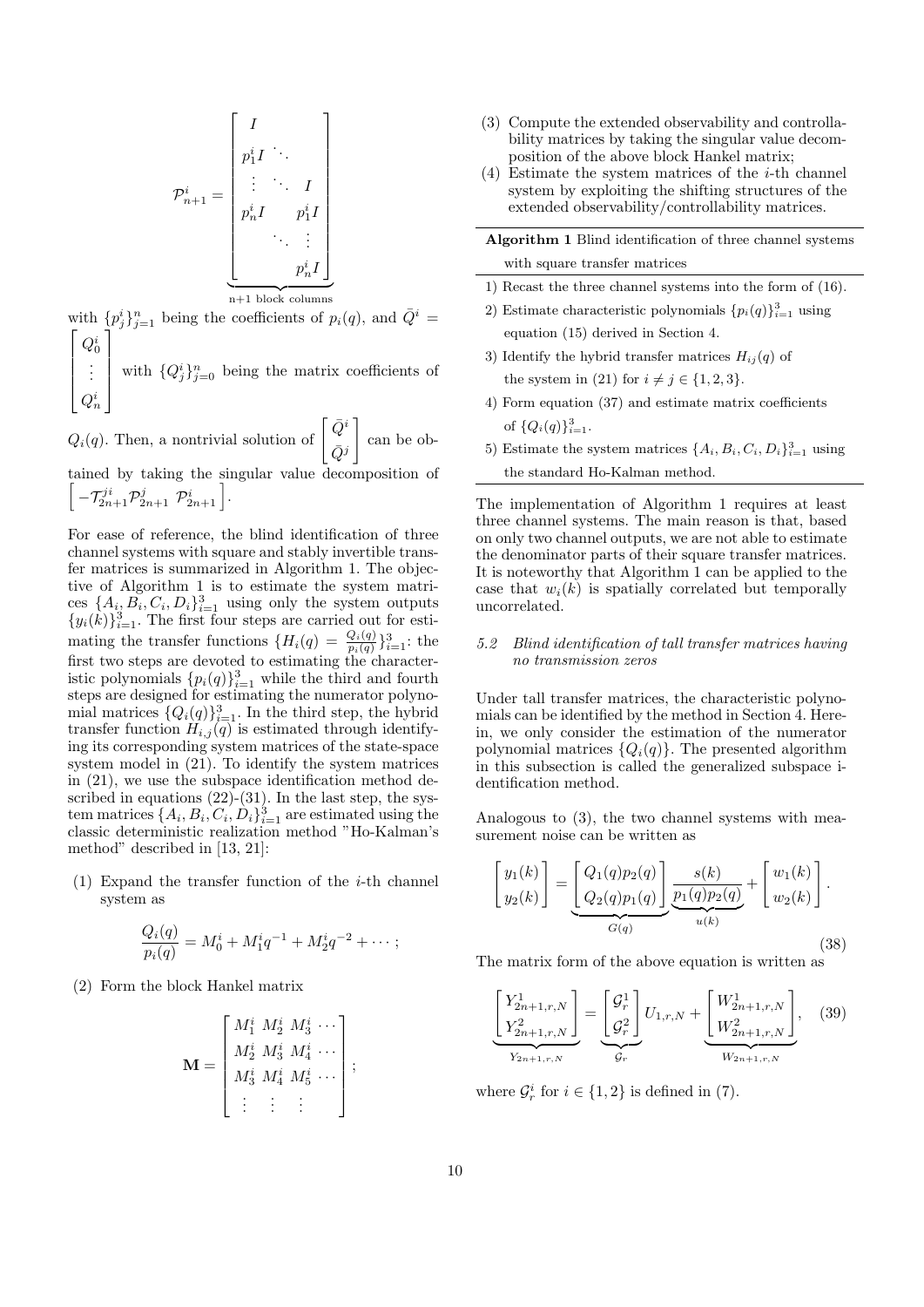By Assumption A4, it can be derived that

$$
\underbrace{\lim_{N \to \infty} \frac{Y_{2n+1,r,N} Y_{2n+1,r,N}^T}{N}}_{R_{YY}} = \mathcal{G}_r \underbrace{\lim_{N \to \infty} \frac{U_{1,r,N} U_{1,r,N}^T}{N}}_{R_{UU}} \mathcal{G}_r^T + \sigma^2 I.
$$
\n(40)

By Assumption A1, it can be established that  $R_{UU}$  is a regular matrix. Furthermore, it can be derived that

$$
range (R_{YY} - \sigma^2 I) = range (\mathcal{G}_r).
$$

According to Lemma 1, the matrix  $\mathcal{G}_r$  is rank deficient, so is  $R_{YY} - \sigma^2 I$ . Let the eigenvalue decomposition of *RY Y* be given:

$$
R_{YY} = \left[ U_s \ U_n \right] \left[ \frac{\Sigma + \sigma^2 I}{\sigma^2 I} \right] \left[ \frac{U_s^T}{U_n^T} \right], \qquad (41)
$$

where  $U_s$  and  $U_n$  denote the signal and noise subspace of  $R_{YY}$ , respectively. By Lemma 1, the matrix  $U_n$  consists of  $n_l = 2rp-(rm+2n)$  independent orthonormal column vectors. Note that  $n_l$  is always non-negative since  $\mathcal{G}_r \in$  $\mathbb{R}^{2rp \times (2n+r)m}$  is a tall matrix. Let  $U_n = [\phi_1 \cdots \phi_{n_l}]$  with  $\phi_i \in \mathbb{R}^{2rp}$  the *i*-th column vector. Then it holds that

$$
\phi_i^T \mathcal{G}_r = 0 \text{ for } i = 1, \cdots, n_l. \tag{42}
$$

Partition  $\phi_i$  as  $\phi_i^T = \begin{bmatrix} \phi_{i,1} & \cdots & \phi_{i,2r} \end{bmatrix}$  with  $\phi_{i,j} \in \mathbb{R}^{1 \times p}$ for  $j = 1, \dots, 2r$ . Since  $\mathcal{G}_r$  is a stacked block Toeplitz matrix, the above equation is equivalent to the following polynomial equation:

$$
\left[\Phi_{i,1}(q) \ \Phi_{i,2}(q)\right] \begin{bmatrix} G_1(q) \\ G_2(q) \end{bmatrix} = 0, \tag{43}
$$

where  $\Phi_{i,1}(q) = \phi_{i,1} + \phi_{i,2}q + \cdots + \phi_{i,r}q^{r-1}, \Phi_{i,2}(q) =$  $\phi_{i,r+1} + \phi_{i,r+2q} + \cdots + \phi_{i,2r}q^{r-1}$ , and  $G_1(q)$  and  $G_2(q)$ are defined in (3). Stacking all equations of (43) yields that

$$
\left[\Phi_1(q)\ \Phi_2(q)\right] \begin{bmatrix} G_1(q) \\ G_2(q) \end{bmatrix} = 0, \tag{44}
$$

where  $\Phi_i(q) = \left[ \Phi_{i,1}^T(q) \cdots \Phi_{i,n_l}^T(q) \right]^T$  for  $i = 1, 2$ .

When  ${p_i(q)}_{i=1}^2$  are available, substituting  $G(q)$  shown in (38) into equation (44) yields that

$$
\left[\Phi_1(q)p_2(q)\ \Phi_2(q)p_1(q)\right]\left[\begin{array}{c} Q_1(q) \\ Q_2(q) \end{array}\right] = 0. \tag{45}
$$

Analogous to equation (36),  $\left[Q_1(q)\right]$ *Q*2(*q*) ] in the above e-

quation can be identified up to a matrix ambiguity if the

following assumptions hold:

- (1) Assumption A3 holds;
- (2) The set consisting of all the zeros and poles of  $H_1(q)$ does not intersect with that of  $H_2(q)$ ;

(3) 
$$
\begin{bmatrix} Q_1(q) \\ Q_2(q) \end{bmatrix}
$$
 has identical column degrees.

The matrix form of (45) can be written as

$$
\left[\bar{\Phi}_{2n+1}^1 \mathcal{P}_{n+1}^2 \bar{\Phi}_{2n+1}^2 \mathcal{P}_{n+1}^1\right] \left[\frac{\bar{Q}^1}{\bar{Q}^2}\right] = 0, \qquad (46)
$$

where

$$
\bar{\Phi}_{2n+1}^i = \begin{bmatrix} \Phi_1^i & & \\ \Phi_2^i & \ddots & \\ & \vdots & \ddots & \Phi_1^i \\ & & \Phi_r^i & \Phi_2^i \\ & & \ddots & \vdots \\ & & & \Phi_r^i \end{bmatrix}
$$
  
2n+1 block columns

with  ${\lbrace \Phi_j^i \rbrace}_{j=1}^r$  being the matrix coefficients of  $\Phi_i(q)$ , and  $\mathcal{P}_{n+1}^i$  and  $\bar{Q}^i$  are the same as in (37). From (46), we can numerically obtain a nontrivial solution of  $\int \bar{Q}^1$ ]

 $\bar{Q}^2$ by taking the singular value decomposition of  $\Big[ \, \bar{\Phi}^1_{2n+1} \mathcal{P}^2_{n+1} \, \bar{\Phi}^2_{2n+1} \mathcal{P}^1_{n+1} \, \Big].$ 

For ease of reference, the blind identification of two channel systems with tall transfer matrices is summarized in Algorithm 2. We estimate the associated transfer matrices  $\{H_i(q)\}_{i=1}^2$ , followed by estimating the system matrices  $\{\widetilde{A}_i, \widetilde{B}_i, \widetilde{C}_i, D_i\}_{i=1}^2$ . The first step aims to estimate the denominator parts of the associated transfer matrices, while the second and third steps are devoted to estimating the numerator parts. The last step refers to the realization of the state-space system models from their transfer matrices, which is accomplished using the "Ho-Kalman's method" described in [13, 21].

Comparing Algorithm 1 with Algorithm 2, we can find that equations  $(43)$  and  $(35)$  have similar forms, and equations (45) and (36) have similar forms as well. It is remarked that Algorithm 2 is developed based on Assumption A4, i.e. the covariance matrix of  $w_i(k)$  is a scaled identity matrix. Under Assumption A4, steps 2-3 in Algorithm 2 can also be applied to identify two square transfer matrices.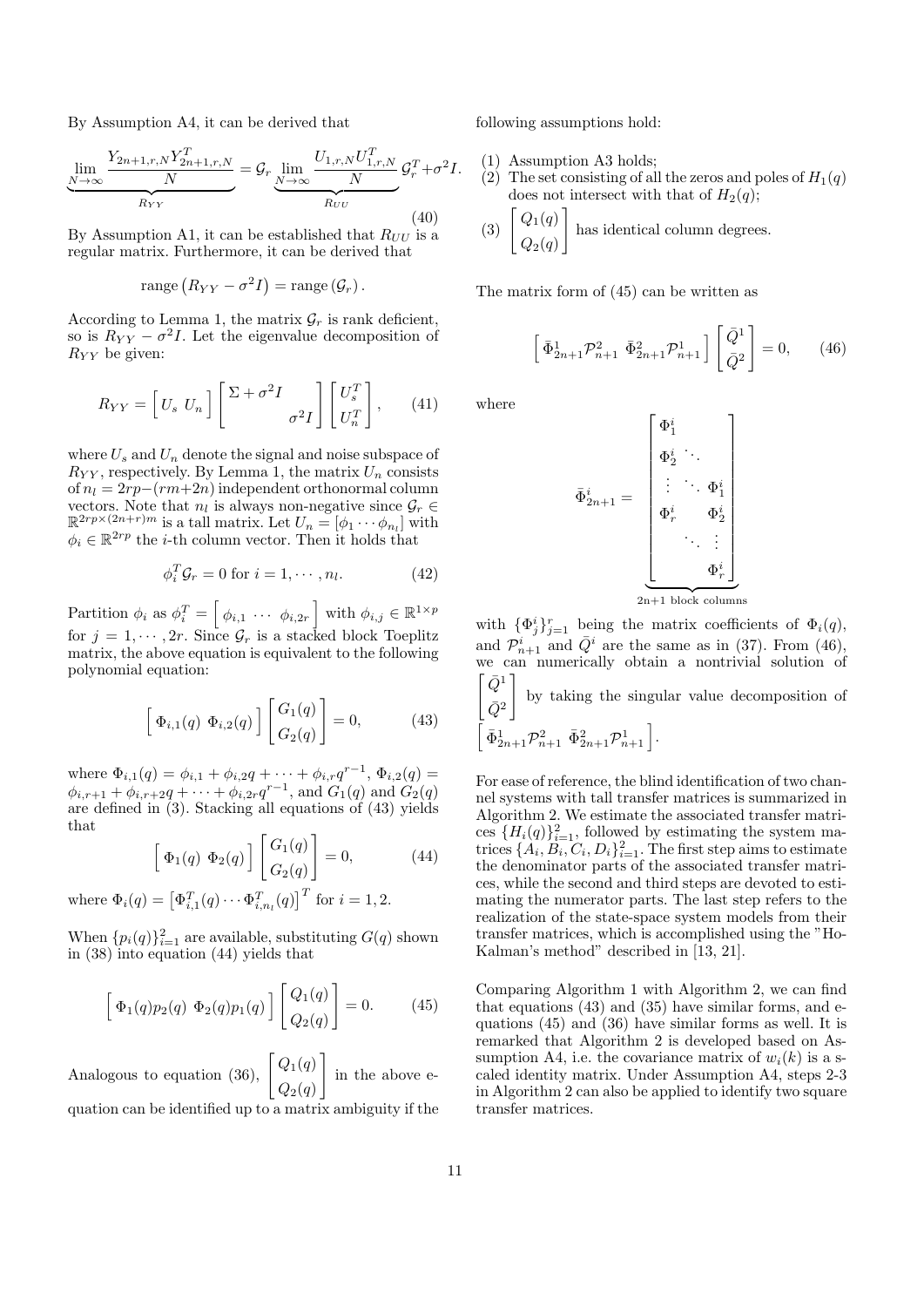**Algorithm 2** Blind identification of two channel systems with tall transfer matrices

- 1) Estimate characteristic polynomials  ${p_i(q)}_{i=1}^2$  using equation (15) derived in Section 4.
- 2) Derive equation (43) using the method shown in equations  $(39)-(42)$ .
- 3) Form equation (46) and estimate coefficient matrices of  $\{Q_i(q)\}_{i=1}^2$ .
- 4) Estimate the system matrices  $\{A_i, B_i, C_i, D_i\}_{i=1}^2$  using the standard Ho-Kalman method.

## **6 Numerical simulations**

In this section, two numerical simulation examples are carried out to validate the proposed blind identification algorithms for multiple channel systems sharing a common source signal.

The proposed algorithms aim to identify the system matrices of the concerned state-space models *up to a matrix ambiguity*. Instead of directly measuring the estimation error of the system matrices, we assess the estimation performance of the associated transfer matrices. Denote by  $\{\hat{A}_i, \hat{B}_i, \hat{C}_i, \hat{D}_i\}$  the estimated coefficient matrices of the *i*-th channel and  $\hat{H}_i(q) = \frac{\hat{Q}_i(q)}{\hat{p}_i(q)}$  $\hat{C}_i(qI - \hat{A}_i)^{-1}\hat{B}_i + \hat{D}_i$  the corresponding transfer matrix. Here, we adopt the following normalized mean-square error to assess the identification performance of the numerator parts  $\{Q_i(q)\}_{i=1}^L$ :

$$
\text{nMSE}_N = \frac{1}{K} \sum_{j=1}^K \frac{\min_{\Gamma} \|\bar{Q} - \hat{Q}^j \Gamma\|_F^2}{\|\bar{Q}\|_F^2},\qquad(47)
$$

where  $\Gamma$  denotes the matrix ambiguity,  $\overline{Q}$  stands for a block vector stacked by the matrix coefficients of  ${Q_i(q)}\}_{i=1}^L$ ,  $\hat{Q}^j$  represents the estimate of  $\bar{Q}$  in the *j*-th experimental trial, and  $K$  is the total number of Monte-Carlo trials. Similarly, the identification performance of characteristic polynomials is evaluated by

$$
nMSE_D = \frac{1}{K} \sum_{j=1}^{K} \frac{\|\bar{\mathbf{p}} - \hat{\mathbf{p}}^j\|_2^2}{\|\bar{\mathbf{p}}\|_2^2},
$$
(48)

where  $\bar{p}$  denotes a vector stacked by the coefficients of all the characteristic polynomials and  $\hat{p}^j$  is the estimate in the *j*-th experimental trial. In the simulation, the common system input is generated as a white-noise signal or a sum-of-sine signal. To show the identification performance against noise effect, the signal-to-noise ratio (SNR) is defined as

$$
\text{SNR} = 10 \log \left( \frac{\sum_{i=1, k=1}^{L, N} \|y_i(k) - w_i(k)\|_2^2}{\sum_{i=1, k=1}^{L, N} \|w_i(k)\|_2^2} \right). \tag{49}
$$

**Example 1** Two channel systems with tall transfer matrices are considered. Their system matrices are shown as follows:

$$
A_1 = \begin{bmatrix} -0.6537 & 0.1005 \\ 1.0000 & 0 \end{bmatrix}, B_1 = \begin{bmatrix} 1.4525 & 0.6578 \\ 0.6726 & 0.2015 \end{bmatrix},
$$
  
\n
$$
C_1 = \begin{bmatrix} -0.0082 & 0.0885 \\ -0.9403 & -1.0258 \\ 0.1616 & -2.0666 \end{bmatrix}, D_1 = \begin{bmatrix} -0.0810 & -0.3231 \\ -0.1936 & 1.7654 \\ -1.0544 & 0.3209 \end{bmatrix}
$$
  
\n
$$
A_2 = \begin{bmatrix} -1.0060 & -0.2162 \\ 1.0000 & 0 \end{bmatrix}, B_2 = \begin{bmatrix} -0.1088 & -0.4299 \\ -1.0141 & -0.9198 \end{bmatrix},
$$
  
\n
$$
C_2 = \begin{bmatrix} -0.2591 & 0.7364 \\ -1.7646 & 0.0137 \\ -0.3099 & 0.6287 \end{bmatrix}, D_2 = \begin{bmatrix} -1.2215 & -0.3806 \\ -0.5776 & 2.0738 \\ -2.9127 & -1.2171 \end{bmatrix}.
$$
  
\n(50)

*,*

It can be verified that the above two transfer matrices possess no transmission zeros and have no common poles.

Fig. 1 and Fig. 2 show the identification performance of both numerator matrices and characteristic polynomials. The nMSE curves in Fig. 1 are plotted with respect to SNR. The length of adopted output data is set to 8000 and the number of Monte-carlo trials is set to  $K = 50$ . We can see that the nMSE values for both the numerator matrices and characteristic polynomials decrease along with the SNR, indicating that the identification performance can be improved by increasing the SNR. The n-MSE values of the characteristic polynomials are slightly smaller than those of numerator matrices, because the identification of the numerator matrices relies on the identification results of the characteristic polynomials. In addition, the nMSE values corresponding to the whitenoise input are slightly smaller than those corresponding to the sum-of-sine input signal. This is because the frequency component of the white-noise input is much richer than the sum-of-sine input signal. Fig. 2 shows the identification performance against the number of observation samples, where the SNR is set to 20 dB. We can observe that the nMSE values decrease along with the number of observation samples.

**Example 2** Three channel systems with square transfer matrices are considered. Their system matrices are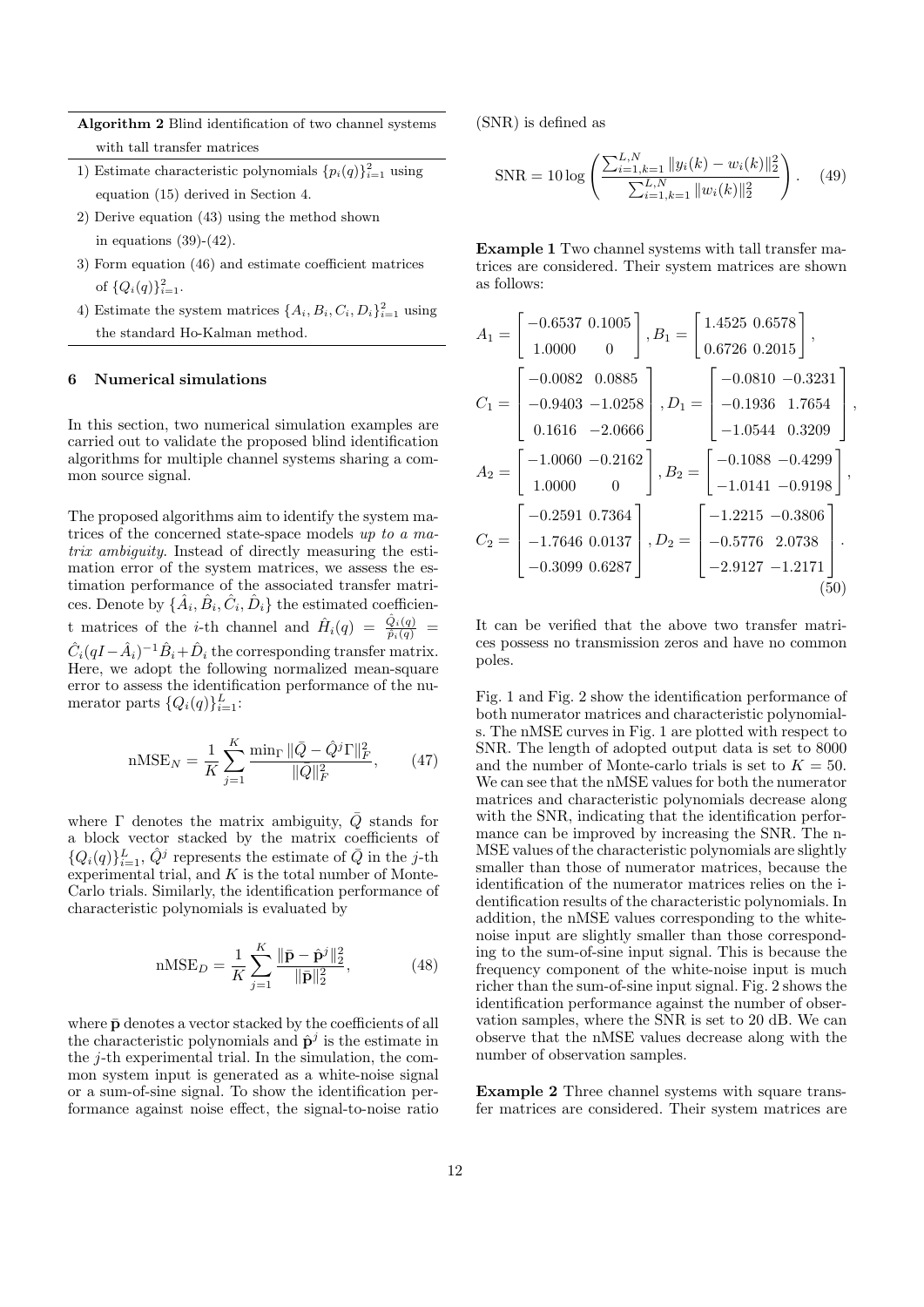

Fig. 1. Example 1: identification performance of Algorithm 2 against SNR. Blue curves correspond to the sum-of-sine input signal, while red ones correspond to the white noise input. Solid-star curves correspond to numerator matrices, while solid-diamond ones correspond to characteristic polynomials.



Fig. 2. Example 1: identification performance of Algorithm 2 against the number of observation samples. Blue curves correspond to the sum-of-sine input signal, while red ones correspond to the white noise input. Solid-star curves correspond to numerator matrices, while solid-diamond ones correspond to characteristic polynomials.

shown as follows:

$$
\begin{aligned} A_1 &= \begin{bmatrix} 1.0328 & -0.2000 \\ 1.0000 & 0 \end{bmatrix}, B_1 = \begin{bmatrix} 0.4692 & -0.4205 \\ 0.5282 & 0.1416 \end{bmatrix}, \\ C_1 &= \begin{bmatrix} 0.2957 & -0.1632 \\ -0.6861 & 1.0004 \end{bmatrix}, D_1 = \begin{bmatrix} -1.1490 & -0.5662 \\ -0.6648 & -1.6503 \end{bmatrix}, \end{aligned}
$$

| $A_2 = \left[\begin{array}{cc} -1.2533 & -0.3927 \\ 1.0000 & 0 \end{array}\right], B_2 = \left[\begin{array}{cc} 0.7369 & 0.2112 \\ 0.7080 & -0.3047 \end{array}\right],$     |  |
|-------------------------------------------------------------------------------------------------------------------------------------------------------------------------------|--|
| $C_2 = \left[\begin{array}{cc} 1.8618 & 0.2300\\ 1.9953 & -0.0621 \end{array}\right], D_2 = \left[\begin{array}{cc} -1.5296 & -2.9723\\ -2.2695 & 0.8078 \end{array}\right],$ |  |
| $A_3 = \left[\begin{array}{rr} 1.3981 & -0.4872 \\ 1.0000 & 0 \end{array}\right], B_3 = \left[\begin{array}{rr} 1.4372 & -0.8803 \\ -0.5827 & 0.0493 \end{array}\right],$     |  |
| $C_3 = \begin{bmatrix} 0.3931 & -0.2496 \\ 0.4023 & -0.1164 \end{bmatrix}$ , $D_3 = \begin{bmatrix} -1.5417 & -1.4544 \\ -0.3472 & -0.0452 \end{bmatrix}$ .                   |  |

In the above setting, the first two systems are stably invertible while the third one is not. It can be verified that the above three transfer matrices have no common zeros and poles.

In this example, the characteristic polynomial of each channel can be determined by carrying out steps 1-2 of Algorithm 1. Since the first two systems are stably invertible, their numerator polynomial matrices can then be identified by steps 3-4 of Algorithm 1 or steps 2- 3 of Algorithm 2. Due to the fact that the third system is non-invertible, its numerator polynomial matrix  $Q_3(q)$  cannot be identified by Algorithm 1. However, s-

ince  $Q_2(q)$ ] *Q*3(*q*) is right coprime,  $Q_3(q)$  can then be iden-

tified by carrying out steps 2-3 of Algorithm 2.

Fig. 3 shows the identification performance of the first two systems using Algorithm 1, while Fig. 4 shows the identification performance of the last two systems using Algorithm 2. In Algorithm 1, the value of *l* in (27) is set to 100. Analogous to Example 1, the identification accuracy improves along with the SNR. In addition, the performance associated with a sum-of-sine signal input is slightly worse than that with a white-noise input.

Since the numerator polynomial matrices of the first two systems  $\{Q_i(q)\}_{i=1}^2$  can be identified using either Algorithm 1 or Algorithm 2, the identification performances of these two algorithms are compared. From Fig. 5, we can find that the identification performance of Algorithm 1 is slightly worse than that of Algorithm 2, which might be caused by the approximation error introduced by neglecting the first term on the right-hand side of (27).

## **7 Conclusion**

In this paper, we have presented a comprehensive study of the blind identification of multivariable systems in state-space form. Identification algorithms have been developed for systems with invertible or non-invertible, square or tall transfer matrices. The present work is challenging in the following aspects. Different from the blind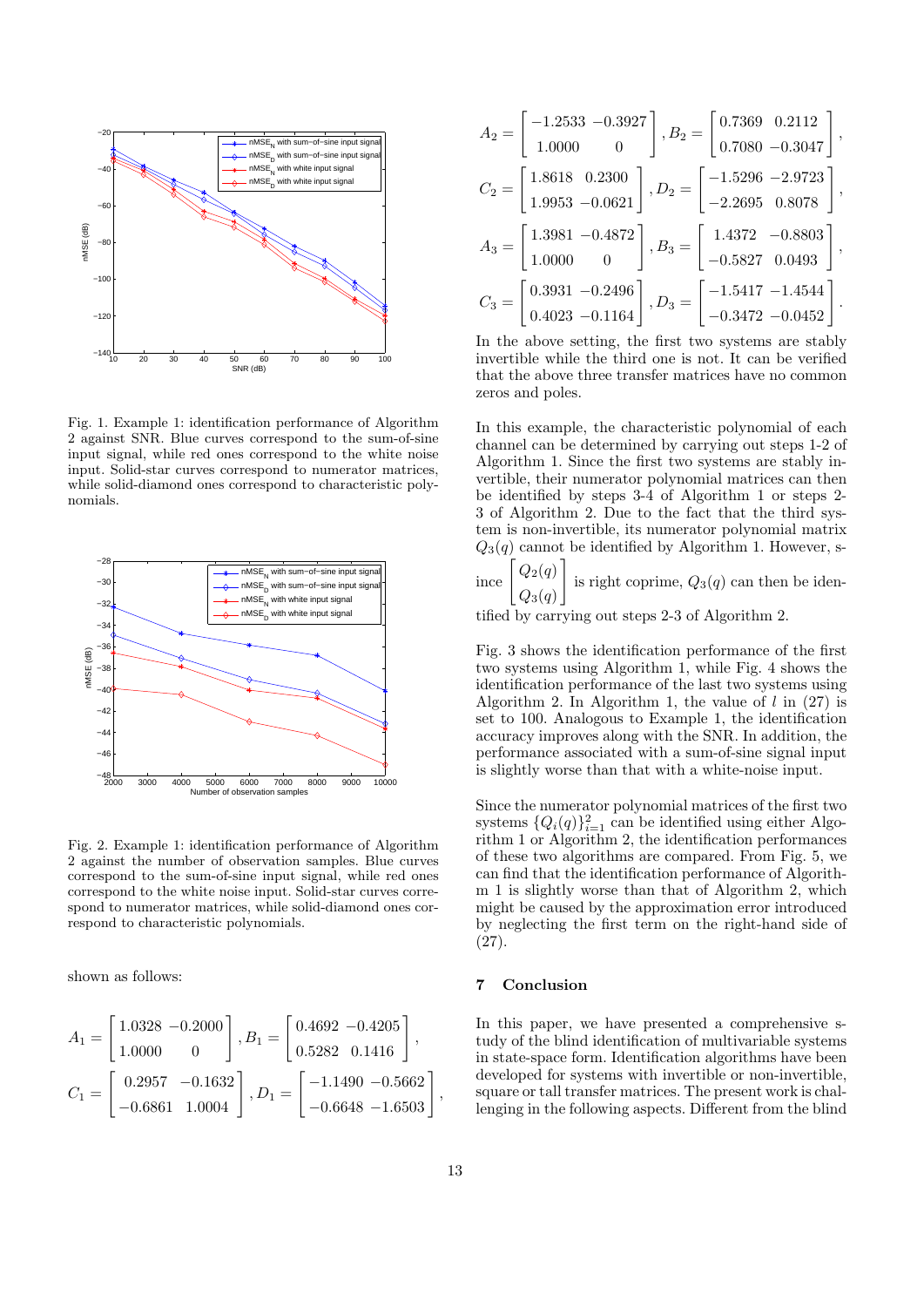

Fig. 3. Example 2: identification performance of the first two channels using Algorithm 1. Blue curves correspond to the sum-of-sine input signal, while red ones correspond to the white noise input. Solid-star curves correspond to numerator matrices, while solid-diamond ones correspond to characteristic polynomials.



Fig. 4. Example 2: identification performance of the last two channels using Algorithm 2. Blue curves correspond to the sum-of-sine input signal, while red ones correspond to the white noise input. Solid-star curves correspond to numerator matrices, while solid-diamond ones correspond to characteristic polynomials.

system identification with scalar transfer functions, the product of two multivariate transfer matrices is noncommutable. Hence, the cross-relation equation between different channels cannot be derived immediately. Unlike the traditional blind identification of FIR systems, the rational transfer matrices of the concerned systems have coupled poles and zeros, which is difficult to deal with. For the proposed identification methods, their blind identifiability conditions have been investigated. In addition, two numerical simulation examples have been provided to validate the presented identification algorithms.



Fig. 5. Example 2: comparison of Algorithm 1 and Algorithm 2 on identifying the first two systems. The star-blue curve corresponds to the performance of Algorithm 1, while the diamond-red curve corresponds to the performance of Algorithm 2.

The derived identification results in this paper do not rely on any statistical properties of the input signal. In other words, any persistently exciting deterministic input sequence is acceptable. Due to the fact that both the input and plants are unavailable, the derived identification results possess a wide range of applications, such as the detection of a common fault sequence of multiple plants, the reconstruction of the object image from multiple sensed images, and so on.

## **A Proof of Lemma 1**

According to the generalized resultant matrix properties in [14] and Lemma 1 in [7, Chapter 3.3.2], it can be established that  $\text{rank}(\mathcal{G}_r) = rm + \bar{n}$ , where  $\bar{n}$  denotes the *minimal order* (sum of the degrees of minimal polynomial basis) of  $G(q)$ . Thus, to obtain the results in the lemma, it is sufficient to prove that  $\bar{n} = 2n$ .

In this proof, we shall use following facts [6, 12]:

- (1) The polynomial matrix  $G(q)$  in (3) is irreducible if rank  $[G(q)] = m$  for all  $q \in \mathbb{C}$ ;
- (2) If *G*(*q*) is irreducible, then the *minimal order* of  $G(q)$  equals the maximum degree of all  $m \times m$  minors of  $G(q)$ .

By Assumptions A2 and A3, there exists an MFD of the *i*-th channel system  $H_i(q) = N_i(q)R_i^{-1}(q)$  such that  $\deg$  [ $\det(R_i(q))$ ] = *n*,  $\bigl[ N_i(q)$  $R_i(q)$ ] is irreducible and the maximum degree of the  $m \times m$  minors of  $N_i(q)$  is *n*.

Since  $N_i(q)R_i^{-1}(q) = Q_i(q)(p_i(q)I)^{-1}$ , the polynomial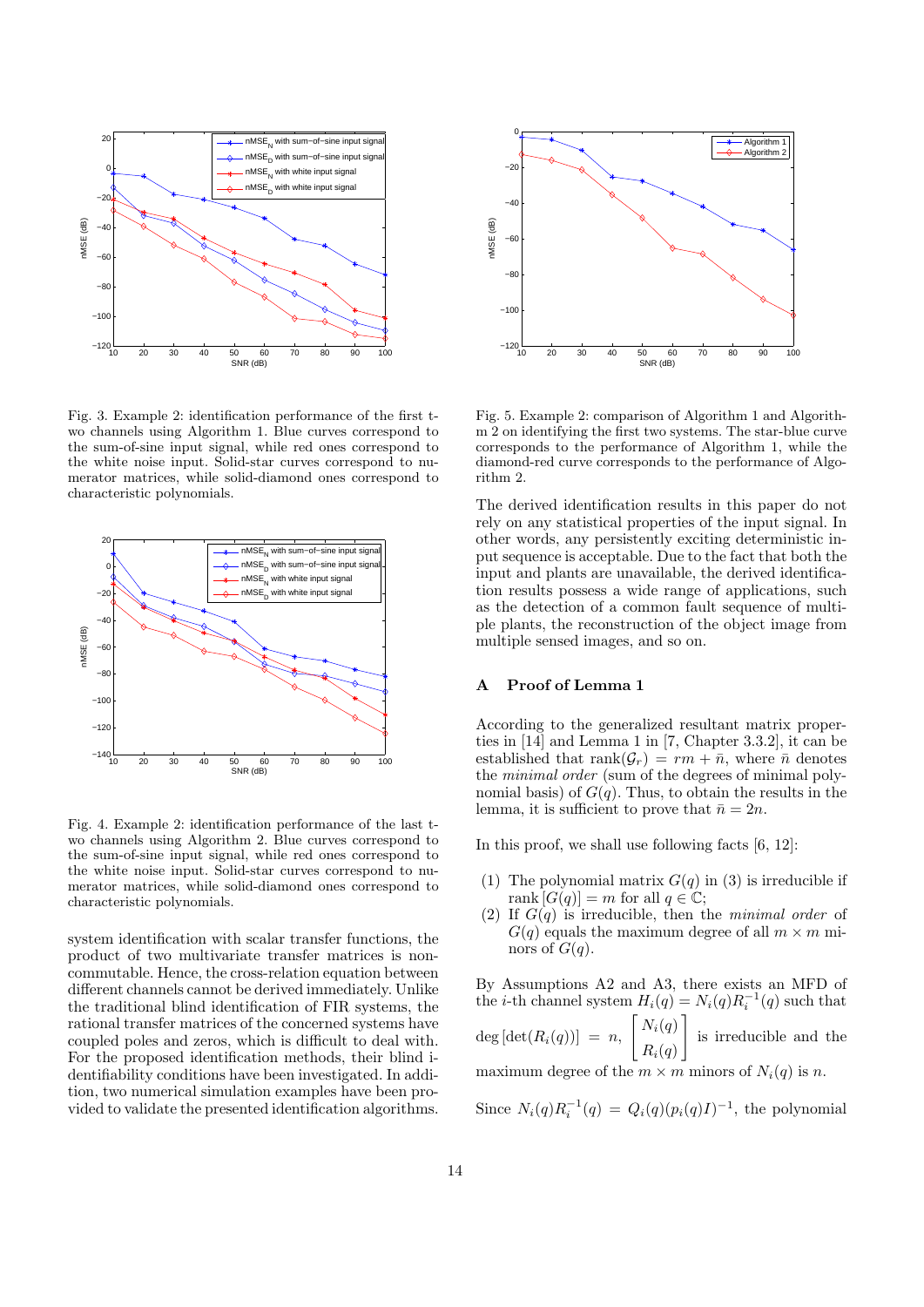matrix  $G(q)$  in (3) can be rewritten as

$$
G(q) = \begin{bmatrix} G_1(q) \\ G_2(q) \end{bmatrix} = \begin{bmatrix} N_1(q)R_1^{-1}(q)p_1(q)p_2(q) \\ N_2(q)R_2^{-1}(q)p_1(q)p_2(q) \end{bmatrix} .
$$
\n(A.1)

It has that

$$
\begin{bmatrix}\n\det (R_1^{-1}(q)p_1(q)p_2(q)) \\
\det (R_2^{-1}(q)p_1(q)p_2(q))\n\end{bmatrix} =\n\begin{bmatrix}\np_2(q) \\
p_1(q)\n\end{bmatrix} p_1^{m-1}(q) p_2^{m-1}(q).
$$

By the assumption that  $H_1(q)$  and  $H_2(q)$  have no common poles, i.e.  $p_1(q)$  and  $p_2(q)$  have no common zeros, there exist polynomial matrices  $\tilde{R}_1(q)$ ,  $\tilde{R}_2(q)$  and  $\tilde{C}(q)$ such that

$$
\begin{bmatrix} R_1^{-1}(q)p_1(q)p_2(q) \\ R_2^{-1}(q)p_1(q)p_2(q) \end{bmatrix} = \begin{bmatrix} \tilde{R}_2(q) \\ \tilde{R}_1(q) \end{bmatrix} \tilde{C}(q), \quad (A.2)
$$

where  $det(\tilde{C}(q)) = p_1^{m-1}(q)p_2^{m-1}(q)$ ,  $det(\tilde{R}_2(q)) =$  $p_2(q)$ , det $(\tilde{R}_1(q)) = p_1(q)$ . Then we have that

$$
G(q) = \begin{bmatrix} G_1(q) \\ G_2(q) \end{bmatrix} = \begin{bmatrix} N_1(q)\tilde{R}_2(q) \\ N_2(q)\tilde{R}_1(q) \end{bmatrix} \tilde{C}(q). \quad (A.3)
$$

Under the assumptions 2)-3) of the lemma, it can be verified that  $\left[N_1(q)\tilde{R}_2(q)\right]$ ]

 $N_2(q)\tilde{R}_1(q)$ has full column rank for any

 $q \in \mathbb{C}$ , so it is the coprime part of  $G(q)$ . In addition, by the properties of  $N_i(q)$  shown above, we can obtain that the greatest degree of  $m \times m$  minors of either  $N_1(q)\tilde{R}_2(q)$ or  $N_2(q)\tilde{R}_1(q)$  is 2*n*. By the assumption 4) of the lemma, it can be established that the greatest degree of all ]

 $m \times m$  minors of  $\left[N_1(q)\tilde{R}_2(q)\right]$  $N_2(q)\tilde{R}_1(q)$ is equal to that of ei-

ther  $N_1(q)\tilde{R}_2(q)$  or  $N_2(q)\tilde{R}_1(q)$ . As a consequence, the *minimum order* of  $\left[ G_1(q) \right]$  $G_2(q)$ ] is 2*n*. So far, it has been

proven that rank $(\mathcal{G}_r) = rm + 2n$ .

The pseudo source signal  $u(k)$  in (3) is considered as an output of  $s(k)$  by linear filtering. By Assumption A1, i.e.  $s(k)$  is persistently exciting, it can be established that  $u(k)$  is persistently exciting as well [16]; hence, the matrix  $U_{1,r,N}$  in (7) has full row rank. We can obtain from equation (7) that

$$
rank(Y_{2n+1,r,N}) = rank(G_r) = rm + 2n.
$$

Therefore, the lemma is proven.

## **B Proof to Lemma 3**

As shown in the proof of Lemma 1, the pseudo input  $u(k)$  is persistently exciting. Without noise effect, the  $Y_{\tau}^1$ 

rank of 
$$
\begin{bmatrix} Y^1_{\tau+1,3n+1,N} \\ S_i Y^2_{\tau+1,n+1,N} \end{bmatrix}
$$
 is therefore equal to that of

$$
\mathcal{G}_{3n+1,n+1}^{1,2} = \left[\frac{\mathcal{G}_{3n+1}^1}{S_i \mathcal{G}_{n+1}^2 |0}\right],\tag{B.1}
$$

where  $\mathcal{G}_{3n+1}^1$  and  $\mathcal{G}_{n+1}^2$  are defined in (7). Note that the coefficient matrix  $\mathcal{G}_{3n+1,n+1}^{1,2}$  is determined by the polynomial matrix  $\begin{bmatrix} G_1(q) \\ \vdots \end{bmatrix}$  $G_{2,i}(q)$ ] with  $G_{2,i}(q)$  being the *i*-th row of  $G_2(q)$ .

By assumption 2) of this lemma, we can obtain that [14]:

$$
\operatorname{rank}\left[\frac{\mathcal{G}_{n+1}^1}{S_i \mathcal{G}_{n+1}^2}\right] = (n+1)m + 2n.
$$

Furthermore, following the proof procedure in Section III of [14] or the rank analysis in [3, Chapter 7.8.2], we can obtain that

rank 
$$
\left(\mathcal{G}_{3n+1,n+1}^{1,2}\right)
$$
 = rank  $\left[\begin{array}{c} \mathcal{G}_{n+1}^1\\ S_i\mathcal{G}_{n+1}^2 \end{array}\right]$  + 2nm  
=  $(3n+1)m + 2n$ .

It then follows that

rank 
$$
\begin{bmatrix} Y_{\tau+1,3n+1,N}^1 \\ S_i Y_{\tau+1,n+1,N}^2 \end{bmatrix}
$$
 = rank  $\left( \mathcal{G}_{3n+1,n+1}^{1,2} \right)$   
=  $(3n+1)m + 2n$ .

By Corollary 1, we have that

rank 
$$
(Y^1_{\tau+1,3n+1,N}) = (3n+1)m + n
$$
.

As a consequence, we can obtain that

rank 
$$
\begin{bmatrix} Y_{\tau+1,3n+1,N}^1 \ S_i Y_{\tau+1,n+1,N}^2 \end{bmatrix}
$$
 = rank  $(Y_{\tau+1,3n+1,N}^1) + n$ .

The lemma has been proven.

#### **References**

[1] K. Abed-Meraim, P. Loubaton, and E. Moulines. A subspace algorithm for certain blind identification